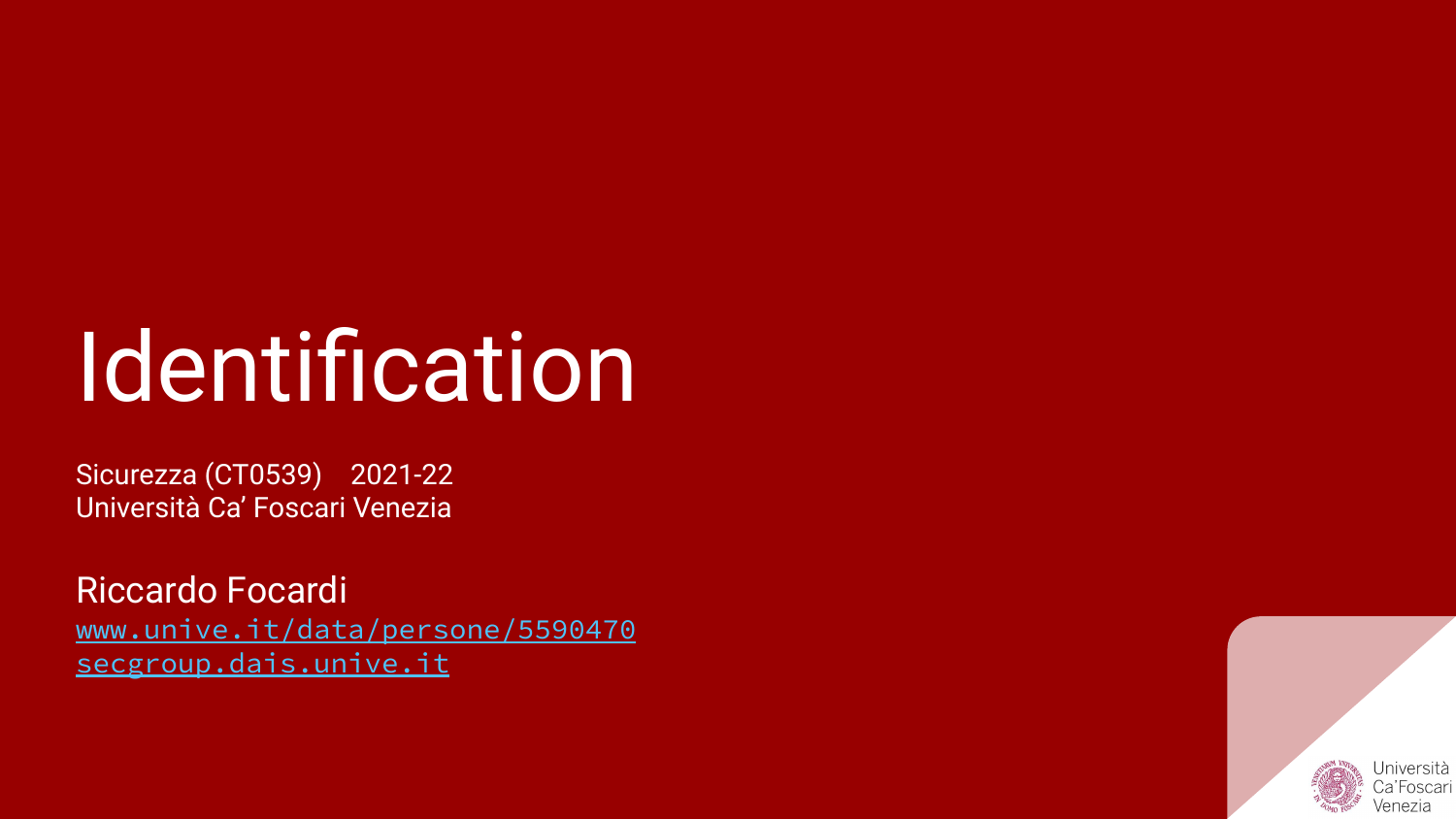#### **Introduction**

**Identification** is the task of correctly identifying a user or entity

It is typically **required** for enforcing other security properties

Any time the **access to a resource** needs to be regulated, some form of identification is necessary

#### **Examples**:

- Users identify into a system when they **login**
- Users identify to mobile network providers through the **SIM card**
- Users identify to the SIM card through a **PIN**
- Users identify to **ATMs** with cards and PINs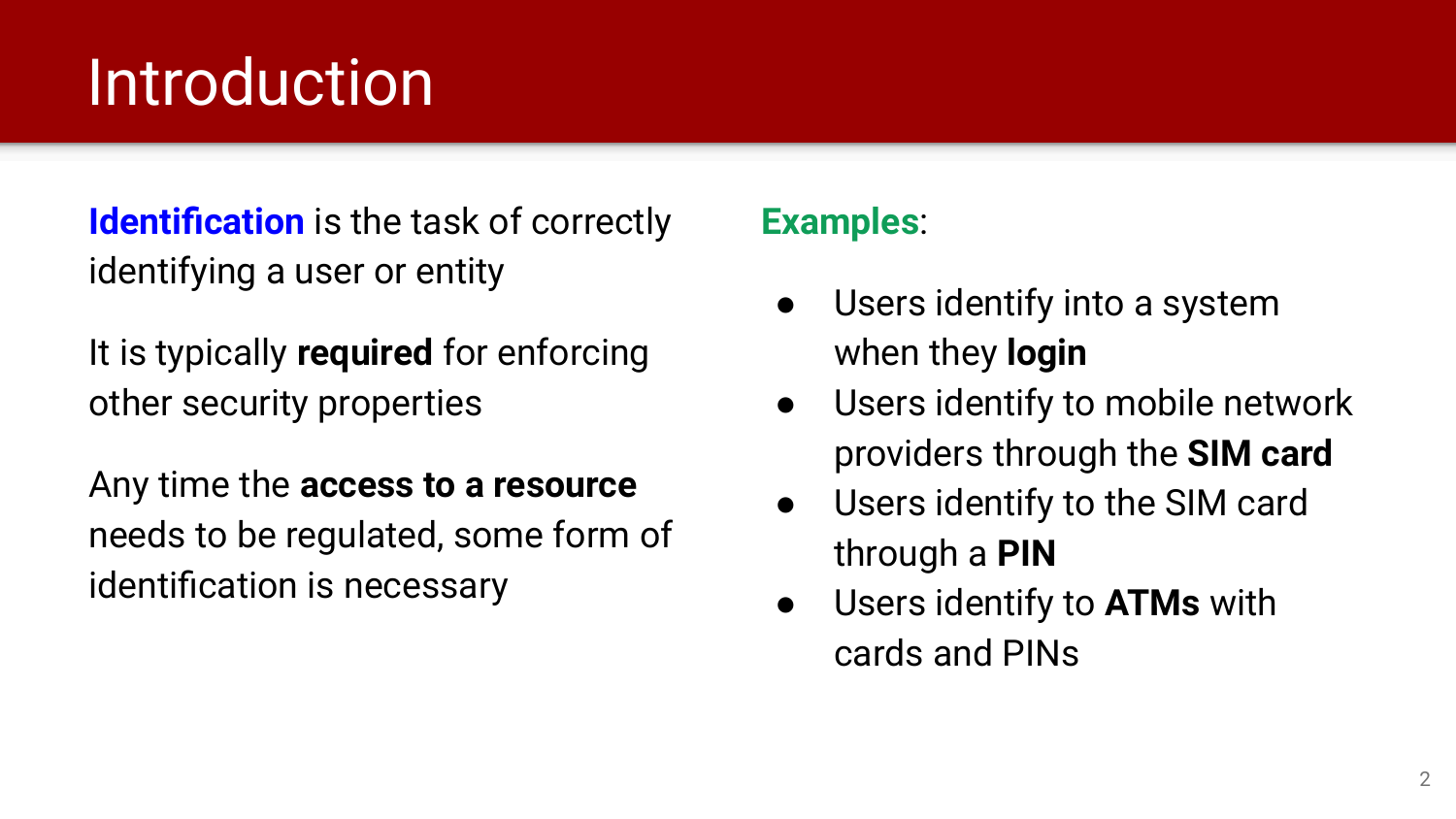#### Entity authentication

Identification can be though as **authenticating a user** or, more generally, an **entity**

● Allow a **verifier** to check **claimant's** identity

**Example**: login-password scheme

- The user **claims** her identity by inserting the **username**
- The system **verifies** the identity by asking for a **secret password**

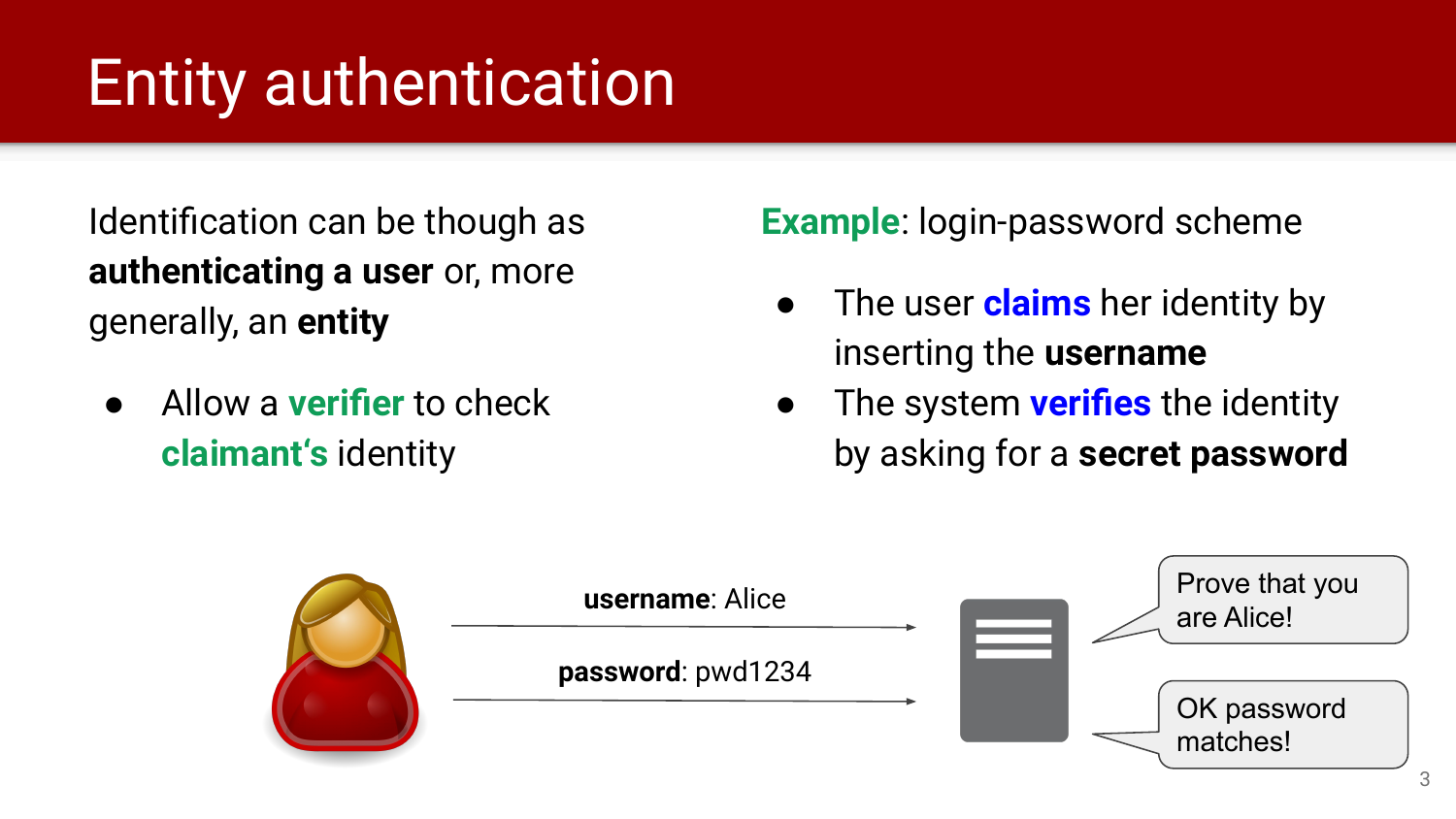#### Impersonation

An identification scheme should prevent **impersonation**, even observing previous identifications

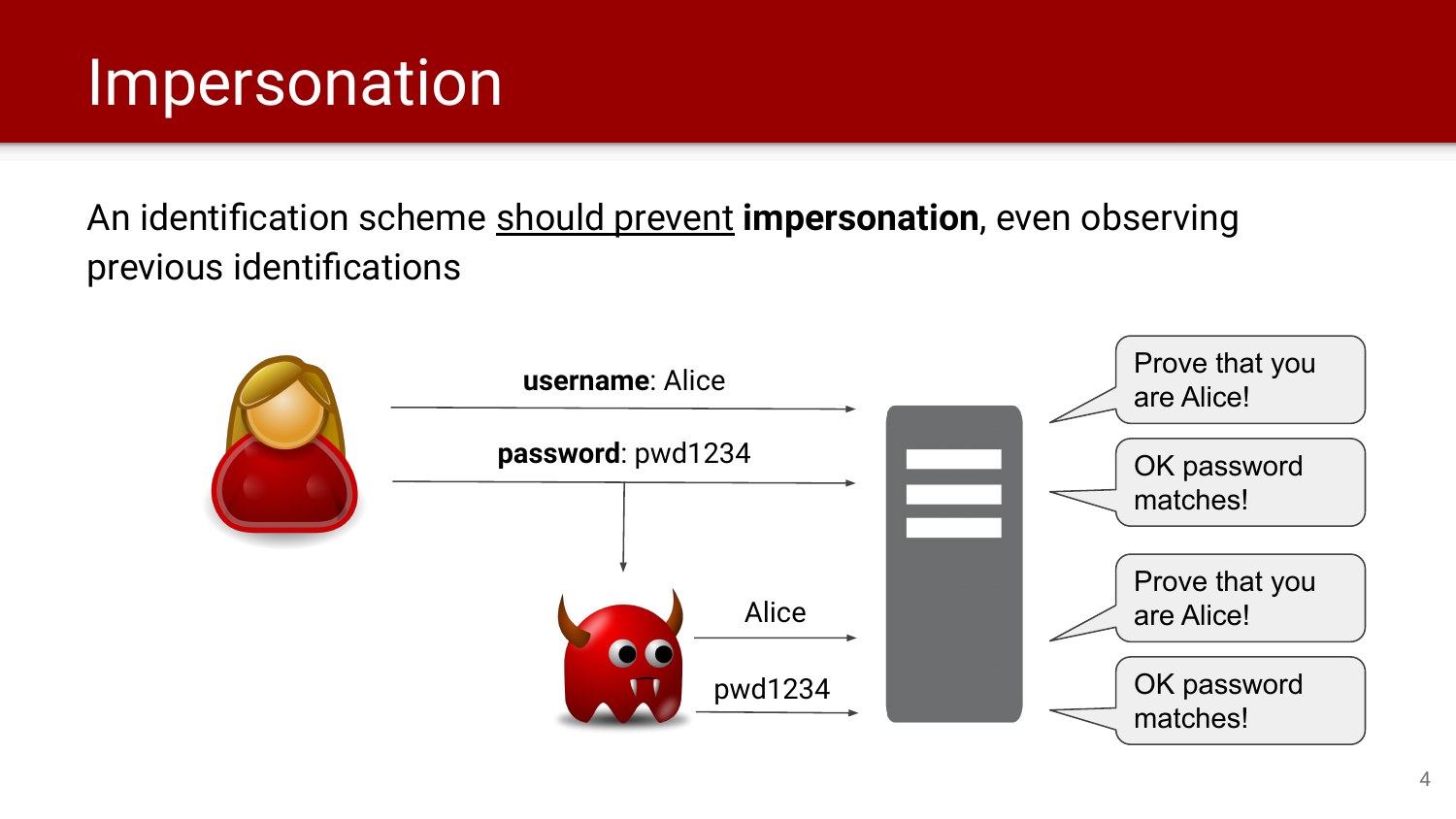### **Transferability**

The verifier should not **reuse** a previous identification to impersonate the claimant with a different verifier, unless **authorized**



**NOTE**: The verifier has more information available than an attacker, e.g., when the communication is **encrypted**

⇒ Passwords shouldn't be reused!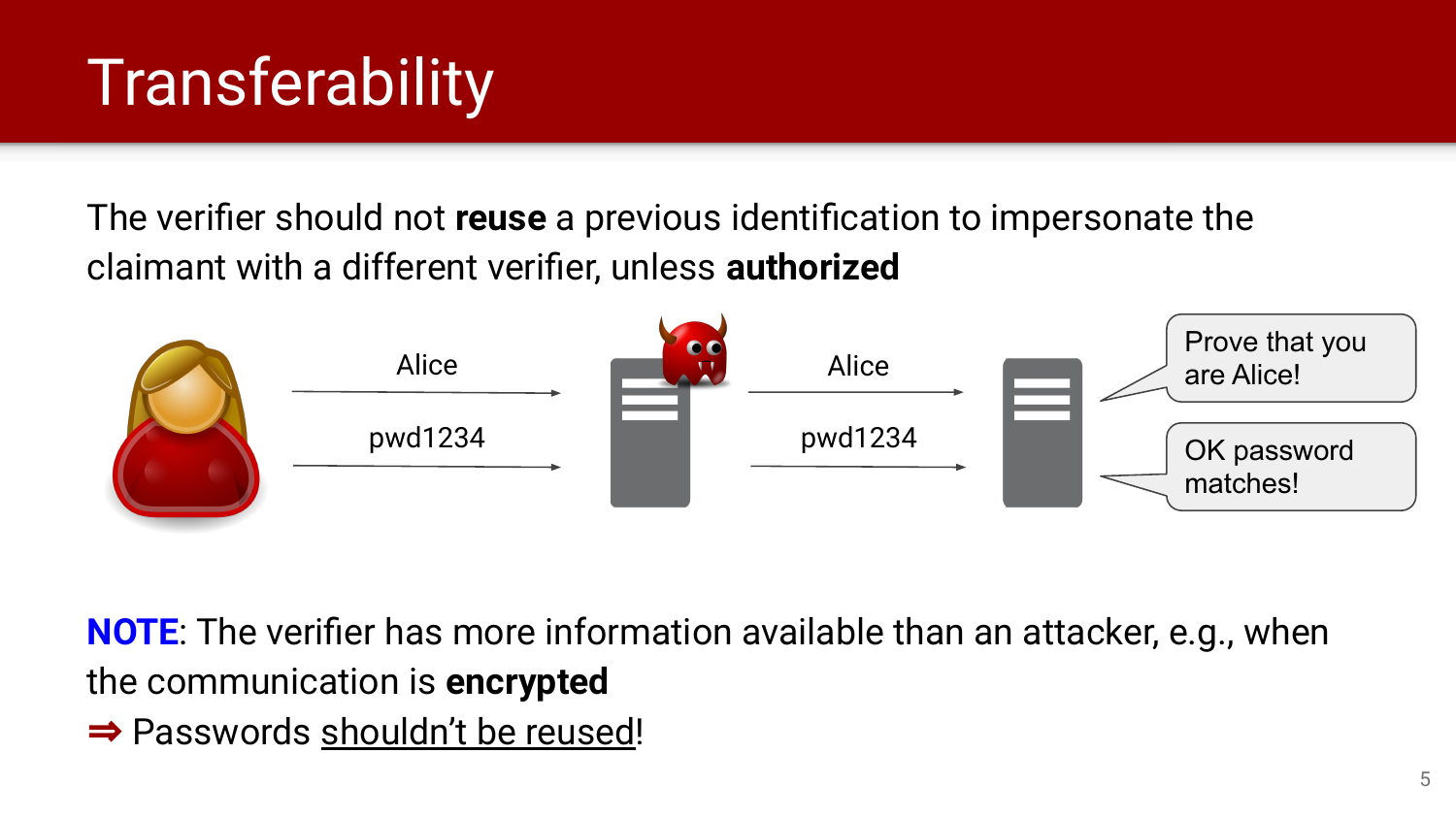#### Classes of identification schemes

**Something known**. Check the **knowledge** of a secret

• passwords, passphrases, Personal Identification Numbers (PINs), cryptographic keys

**Something possessed**. Check the **possession** of a device

● ATM cards, credit cards, smartcards, One Time Password (OTP) generators, USB crypto-tokens

**Something inherent**. Check **biometric** features of users

● Paper signatures, fingerprints, voice and face recognition, retinal patterns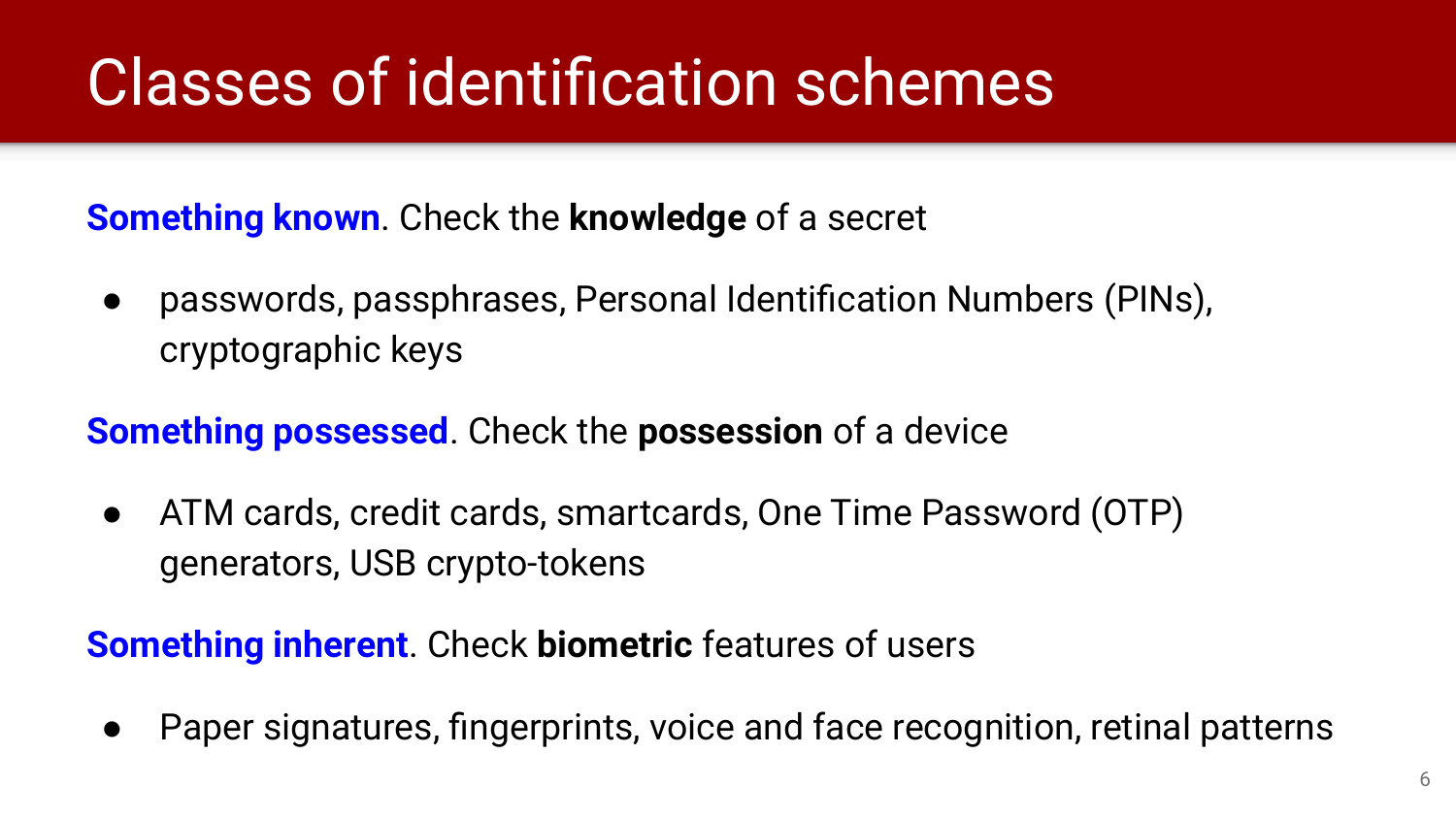#### Passwords

The identity claimed through the **login** information is checked by asking for a corresponding **secret password**

**Problem 1:** What if the password is *sniffed*?

⇒ stolen passwords allow for **impersonation** (*weak authentication*: secret is exhibited) **Problem 2:** What if password is *guessed*?

- ⇒ guessed passwords allow for **impersonation**
- **Problem 3:** How are password **stored** on the server?
- $\Rightarrow$  an attacker getting into the server might steal all the passwords (might be reused for other servers)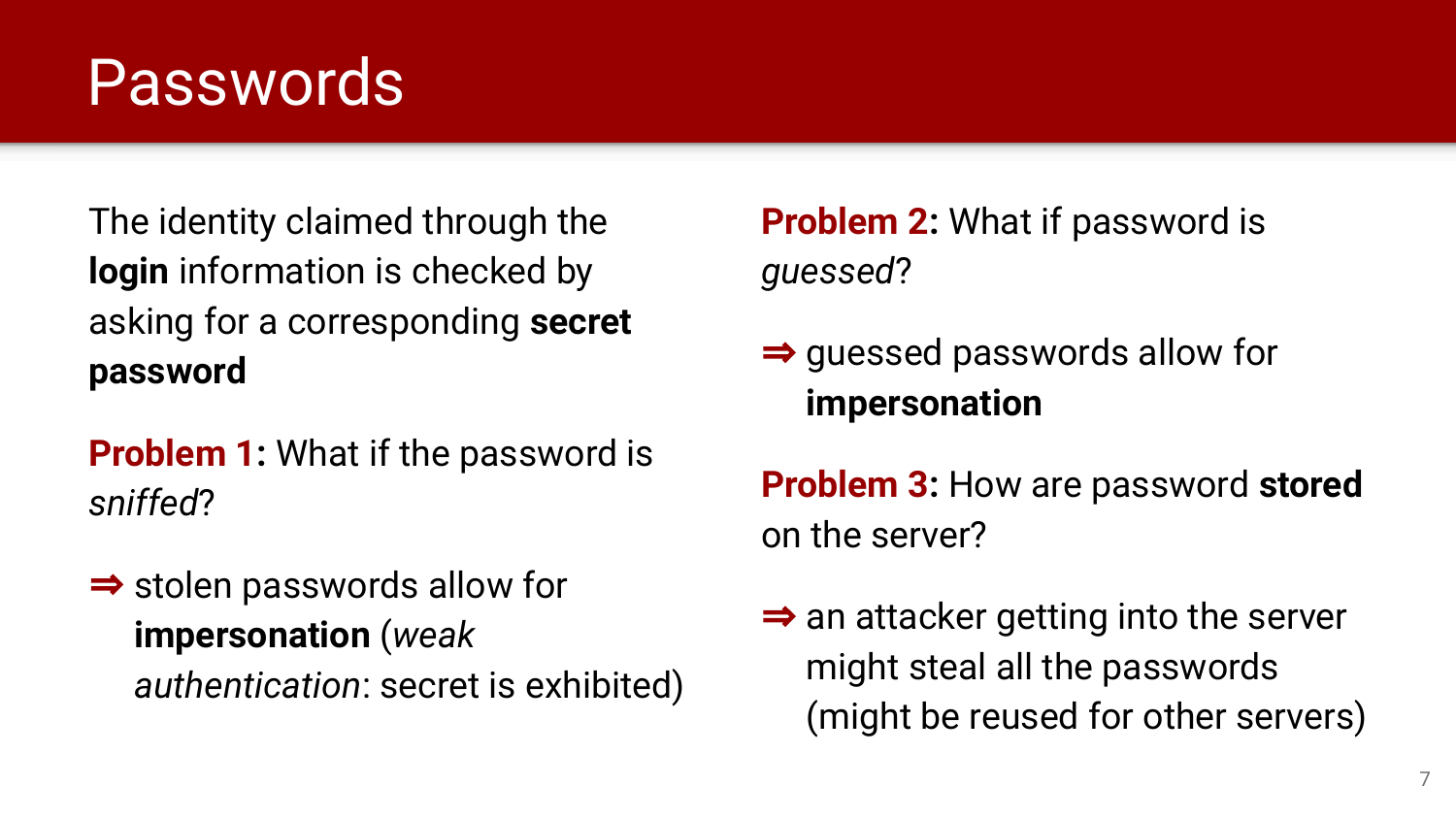#### Preventing leakage and guess

**Problem 1:** What if the password is *sniffed*?

**Solution:** only use password over encrypted channels

**Example 1**: passwords and card numbers sent over **https**

**Example 2**: telnet was an **insecure** remote terminal client sending passwords in the clear

**Problem 2:** What if password is *guessed*?

**Solution 1:** Disable the service after MAX attempts

**Example**: lock SIM after 3 attempts

**Solution 2**: Use strong passwords

⇒ useful in offline attacks when the service cannot be disabled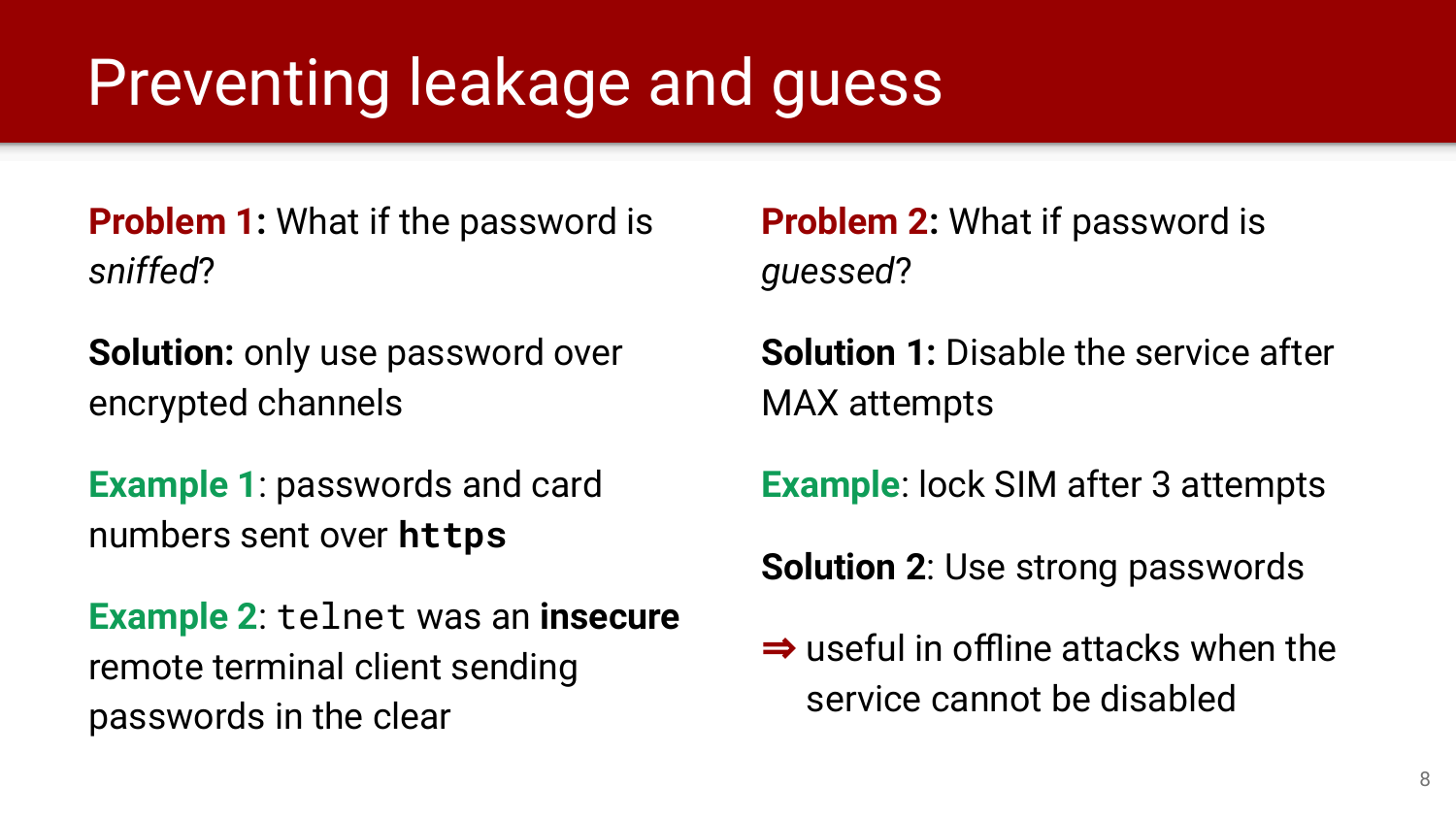### "Encrypted" passwords

**Problem 3:** How are password **stored** on the server?

**IDEA**: The server stores a *one-way hash* of passwords

**Definition** (*hash function*). A hash function h computes efficiently a **fixed length** value h(x)=z called **digest**, from an x of **arbitrary size**.

**NOTE: Collisions** are possible: h(x1) = h(x2)

**Definition** (*one-way hash function*). A hash function h is **one-way** if given a digest z, it is *infeasible* **to compute a preimage** x' such that h(x')=z

⇒ **Finding** a pre-image is computationally infeasible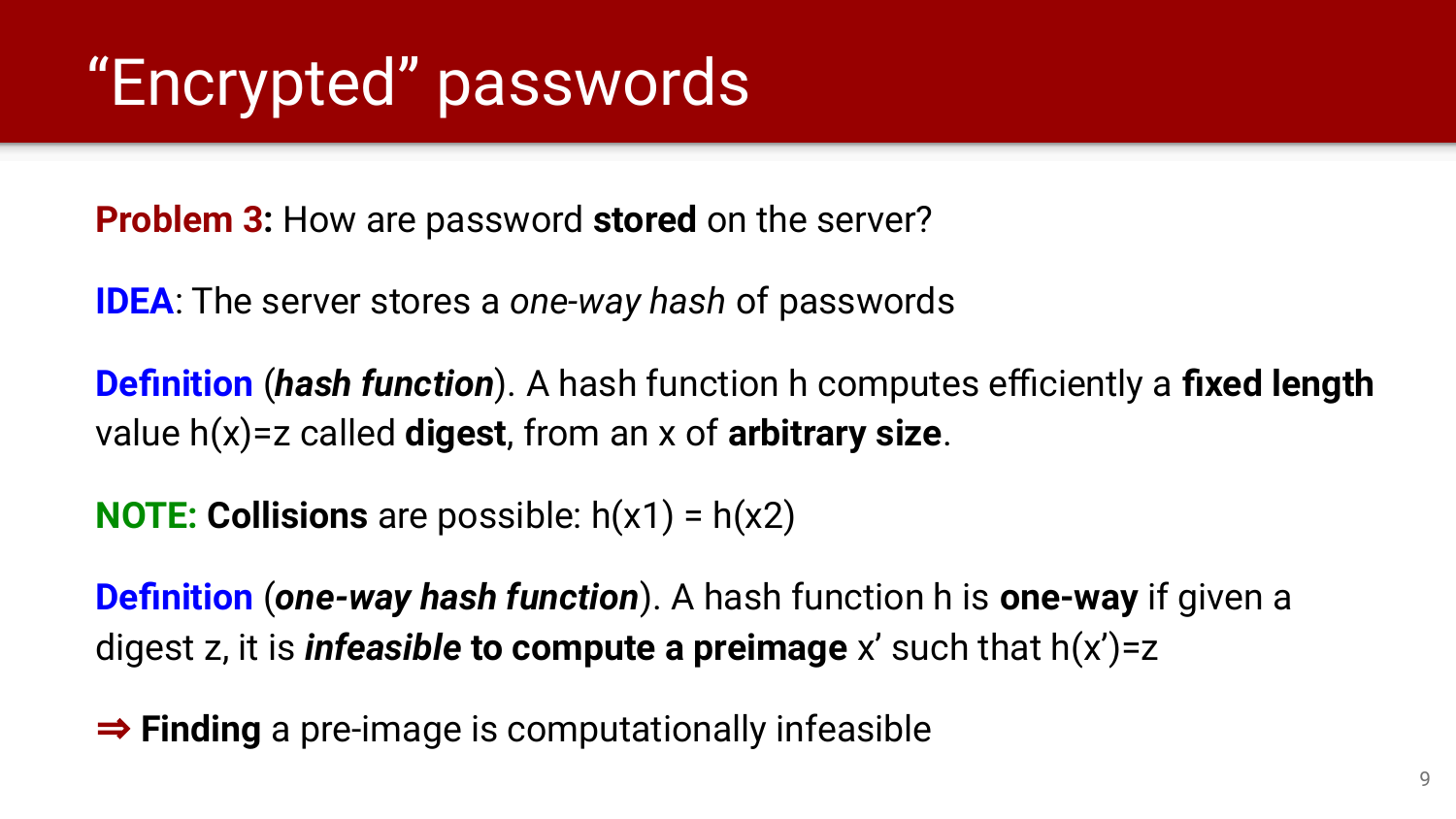#### One-way hash function

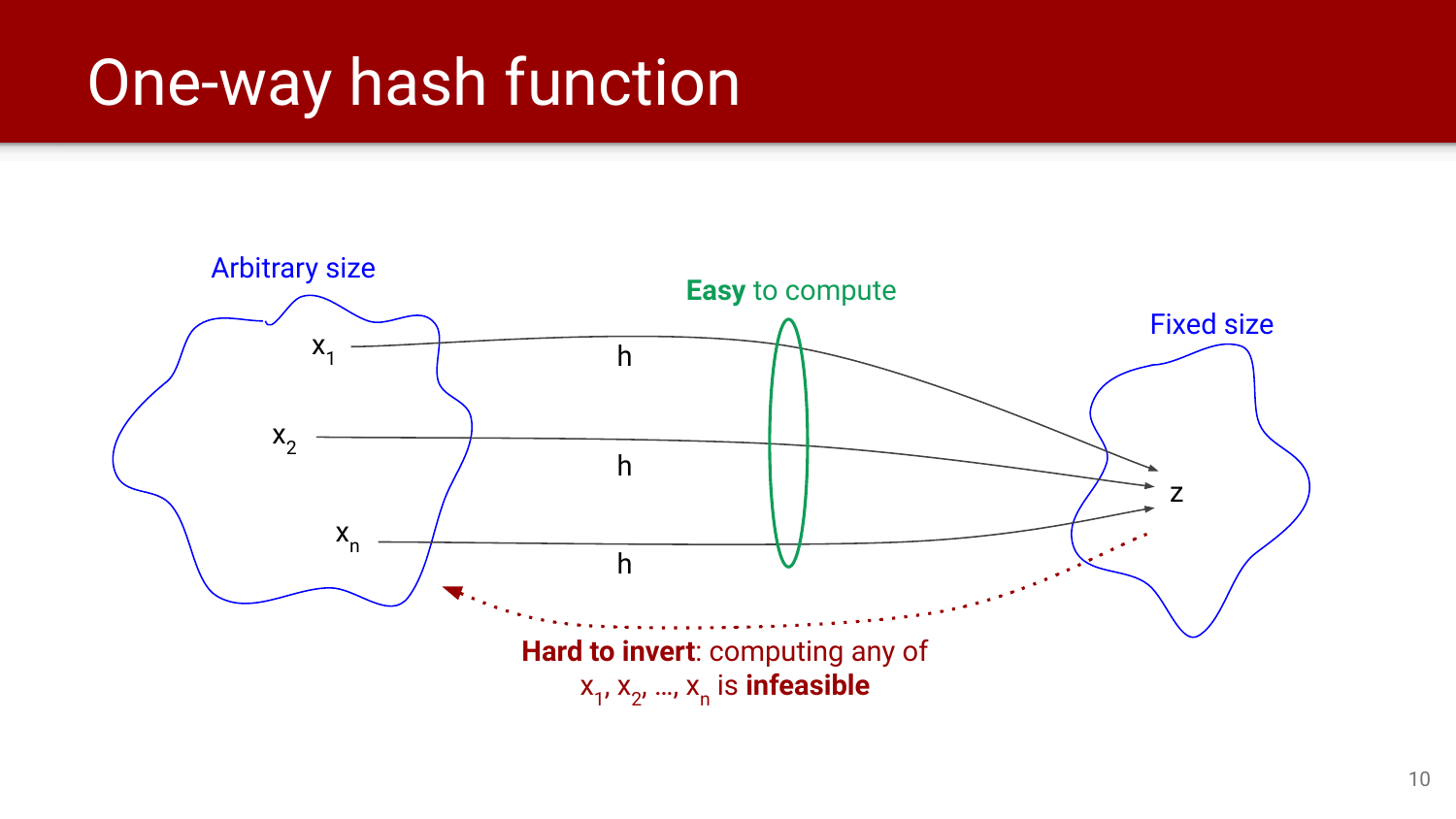### Verification of hashed passwords



⇒ Since h is one-way, in principle, **no password can be recovered from its hash z**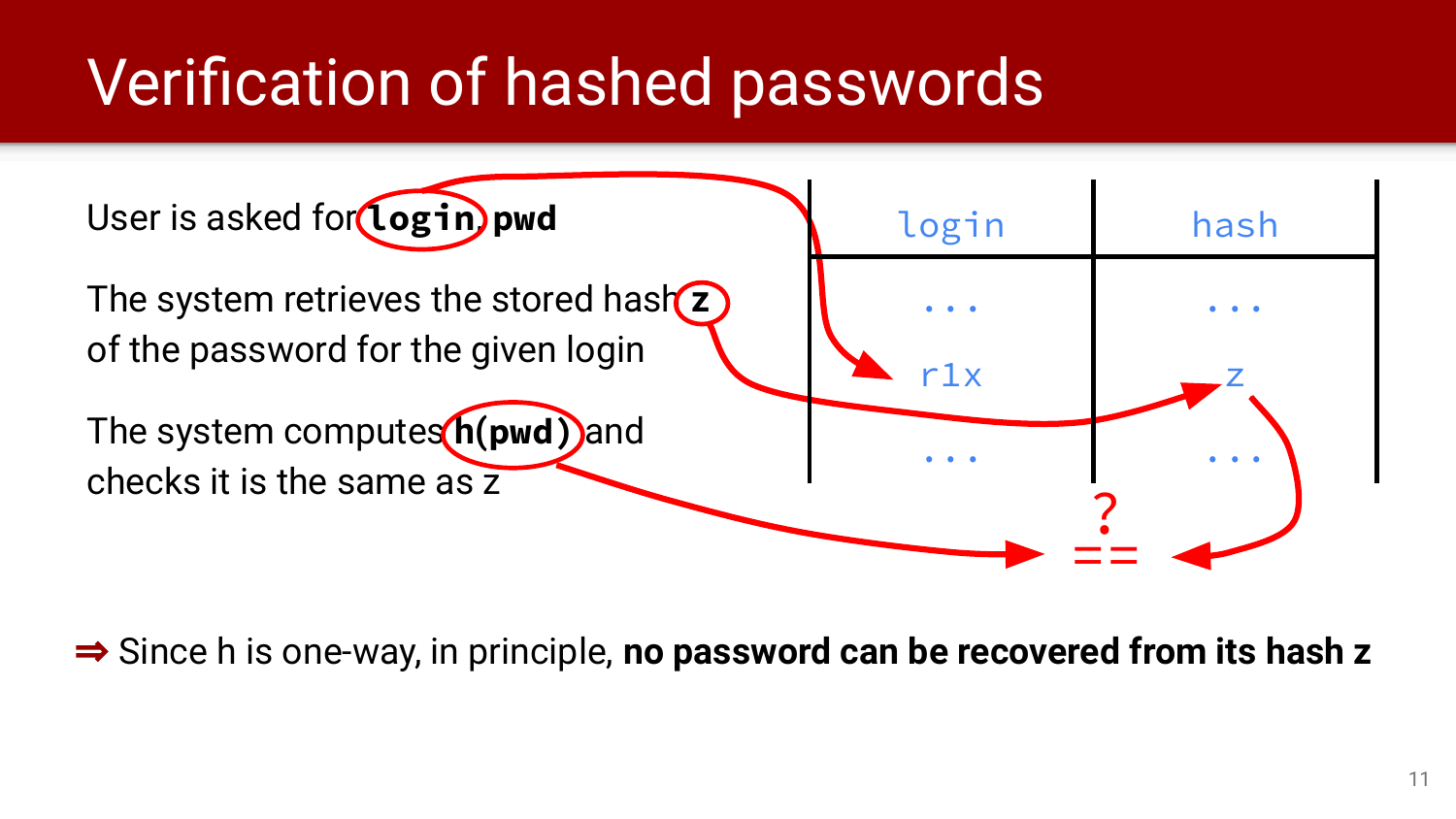#### One-way hash functions

**MD5** (Message-Digest algorithm 5) produces 128-bit (16-byte) hash

**SHA-1** (Secure Hash Algorithm 1) produces a 160-bit (20-byte) hash

**Collision attacks**: it is possible to find collisions in MD5 and SHA-1: finding x1 and x2 such that  $h(x1) = h(x2)$ 

⇒ No efficient attack to compute a valid preimage (still **one-way**!)

**SHA-2** (Secure Hash Algorithm 2) produces 224, 256, 384 or 512 bits hashes (28, 32, 48, 64 bytes)

**SHA-3** (Secure Hash Algorithm 3) is the result of a NIST competition to establish the new cryptographic hash function standard

**SHA-2** is the **most used one**, no reason to switch to SHA-3 yet ...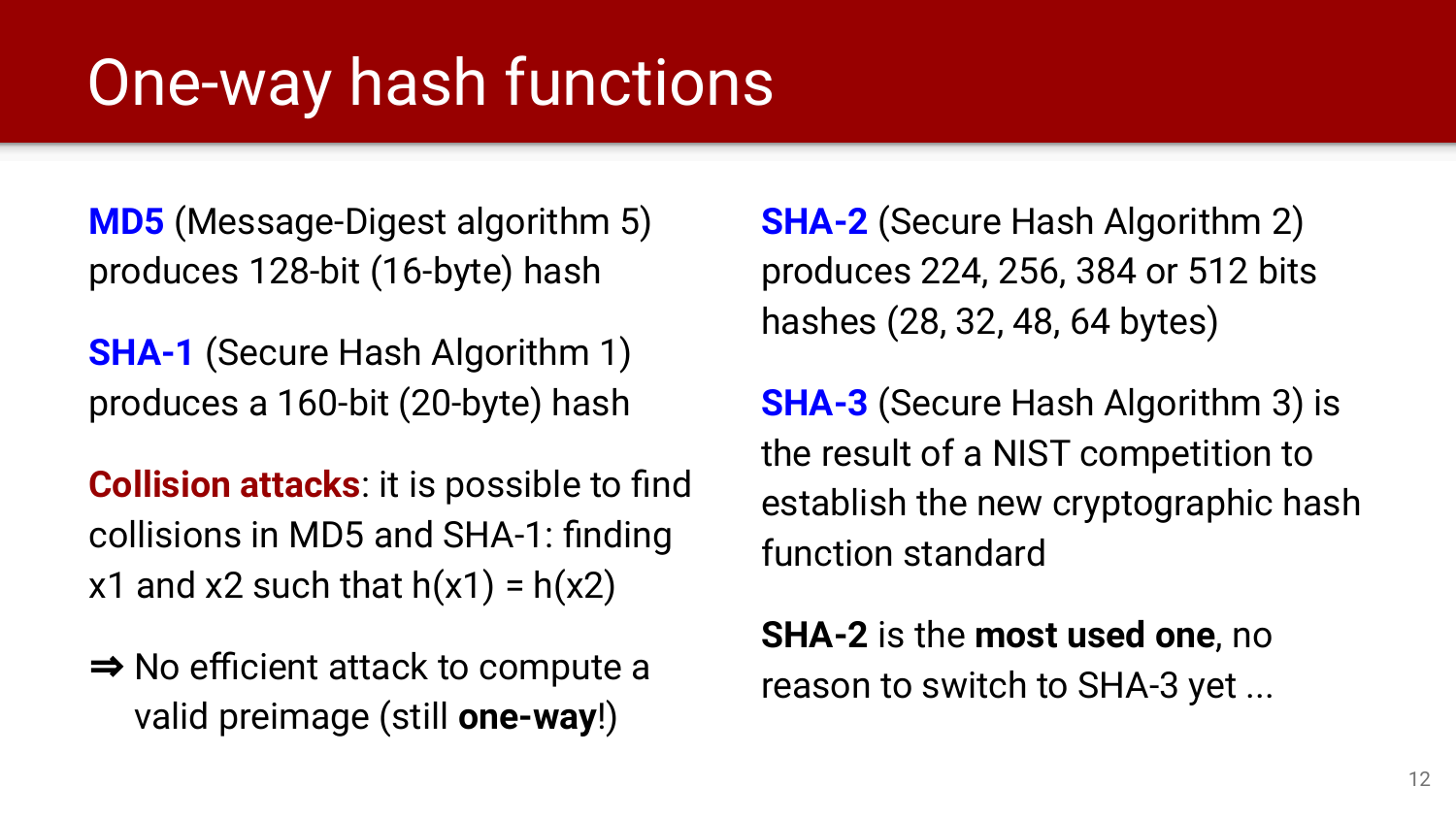

\$ **echo** -n "mypassword" | md5sum 34819d7beeabb9260a5c854bc85b3e44 -

Dash '-' stands for stdin (see next slide)

\$ **echo** -n "mypassword" | sha1sum 91dfd9ddb4198affc5c194cd8ce6d338fde470e2 -

\$ **echo** -n "mypassword" | sha224sum 9b1cdbab8c8410d63ca8700b12d03b9f0bf93d33b793653cc0983ef3 -

\$ **echo** -n "mypassword" | sha256sum 89e01536ac207279409d4de1e5253e01f4a1769e696db0d6062ca9b8f56767c8 -

\$ **echo** -n "mypassword" | sha384sum 95b2d3b2ad7c2759bf3daa53424e2a472bc932798dae30b982621833a449492883b7ae9d31d30d32372f98abdbb256ae -

\$ **echo** -n "mypassword" | sha512sum a336f671080fbf4f2a230f313560ddf0d0c12dfcf1741e49e8722a234673037dc493caa8d291d8025f71089d63cea809cc8 ae53e5b17054806837dbe4099c4ca -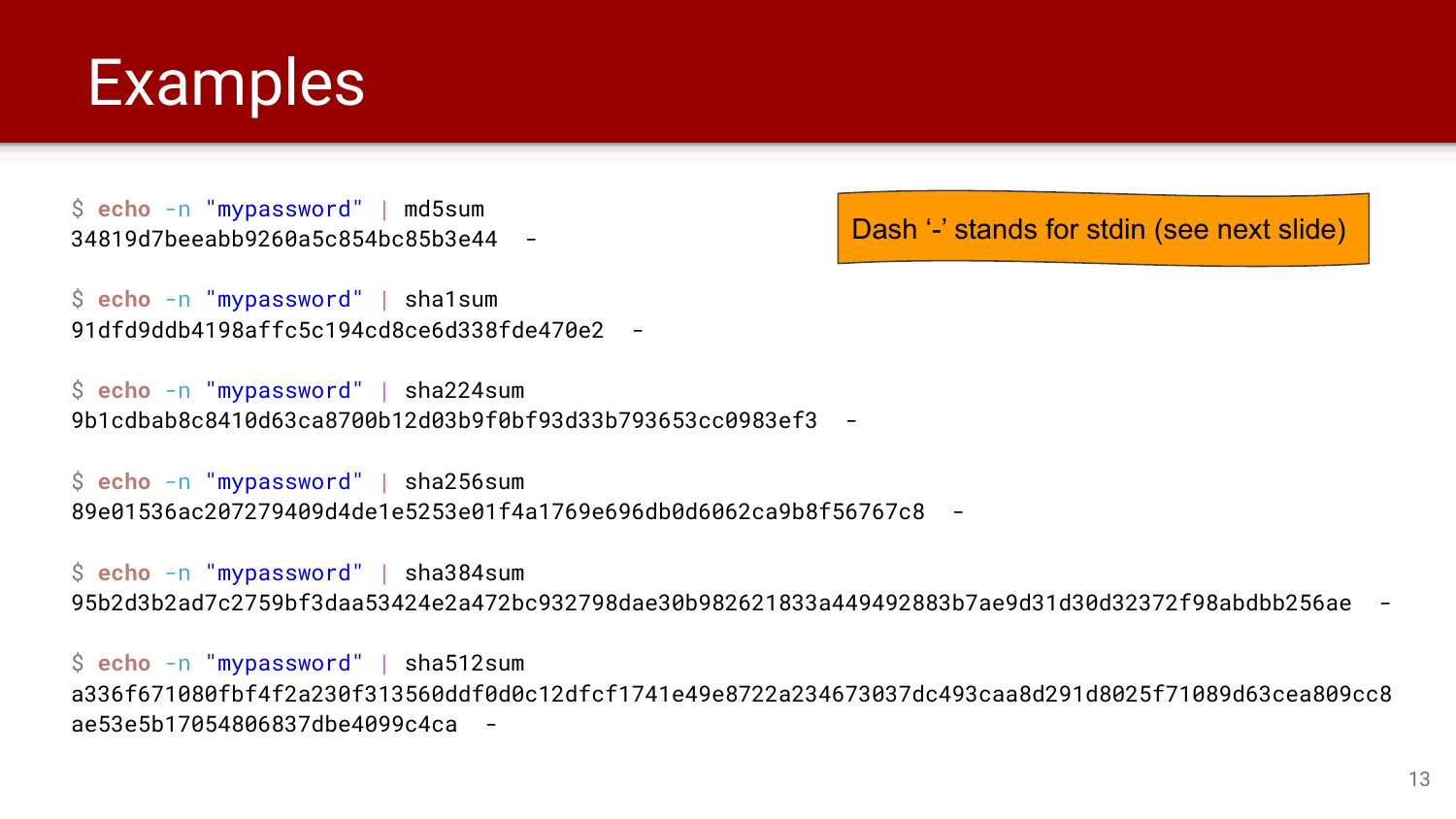### File integrity (never use MD5 and SHA-1)

```
$ cp -a /home/rookie/Assembly .
$ sha256sum Assembly/*23b21ab11641c6bfc3ec3599bcc85a61414fa9b8316002112ff164231efc0fea Assembly/checkPassword
6ad802b2b45b229abffdf1433df949b526db07b10543b0bd38c56deb65d34820 Assembly/count
034e1535a391e2a3cdf404fc144e124af457155a5a3d2782b122c5d1dae8be2a Assembly/count.c
$ sha256sum Assembly/* > checksum
```

```
$ sha256sum -c checksum
Assembly/checkPassword: OK
Assembly/count: OK
Assembly/count.c: OK
```
\$ nano Assembly/count.c

\$ sha256sum -c checksum Assembly/checkPassword: OK Assembly/count: OK Assembly/count.c: FAILED sha256sum: WARNING: 1 computed checksum did NOT match Digest are computed and stored in checksum

Hashes are recomputed and compared with the ones in file checksum

Any modification is detected! Note that for **MD5** and **SHA-1** it is possible to find collisions so **NEVER** use them for file integrity!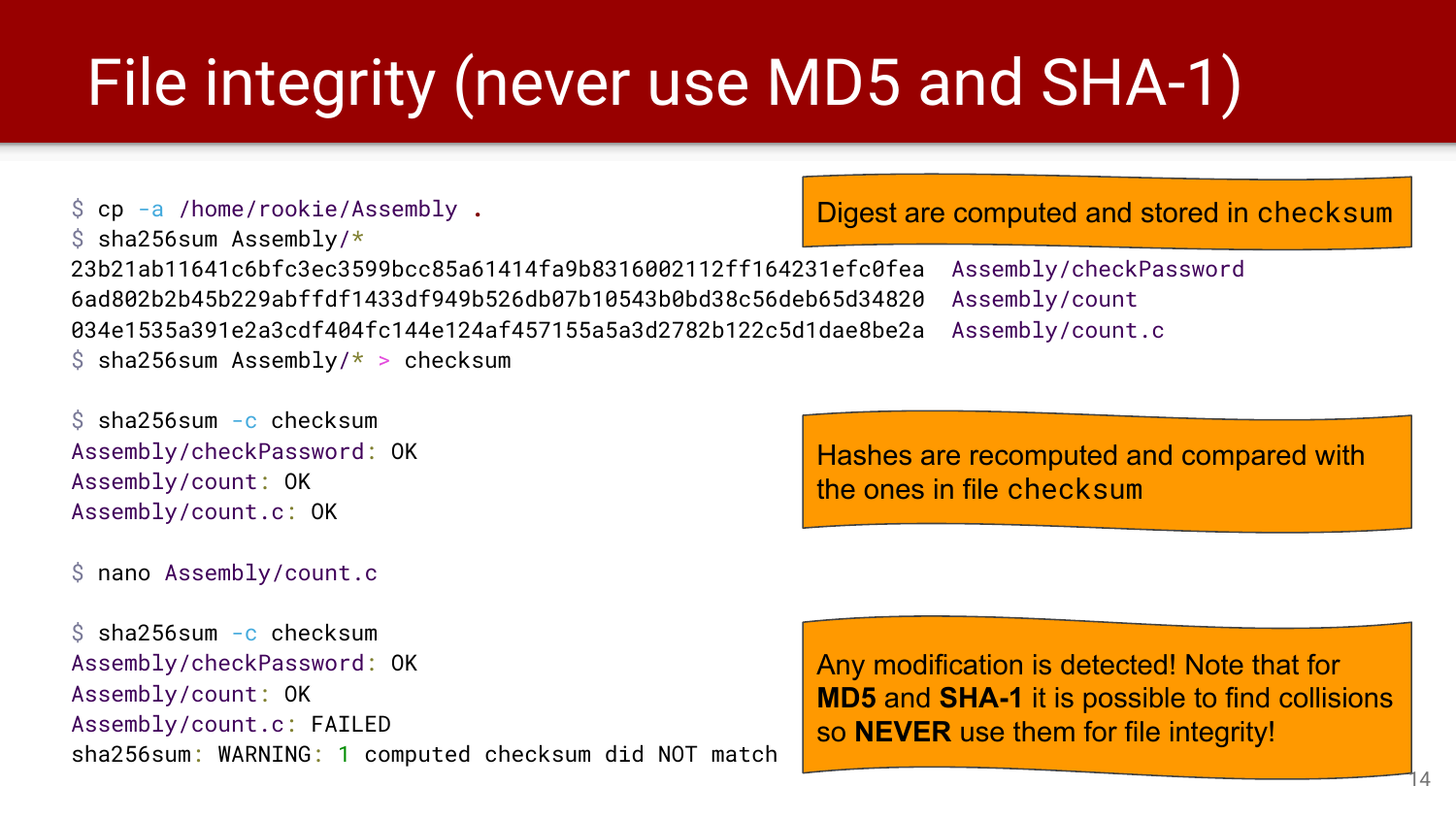### Offline attacks

**Attacker model**: we assume the attacker has access to the password file and tries to recover passwords from their hashes

⇒ **offline** attack!

One-way hashes protect passwords stored on the server, but ...

**Problem 2:** What if password is *guessed*?

**Solution 1** was: disable the service after MAX attempts

The attacker has the password file and can try to hash **any password** of her choice!

⇒ useless for offline attacks!

**Solution 2**: use strong passwords

⇒ protects from offline attacks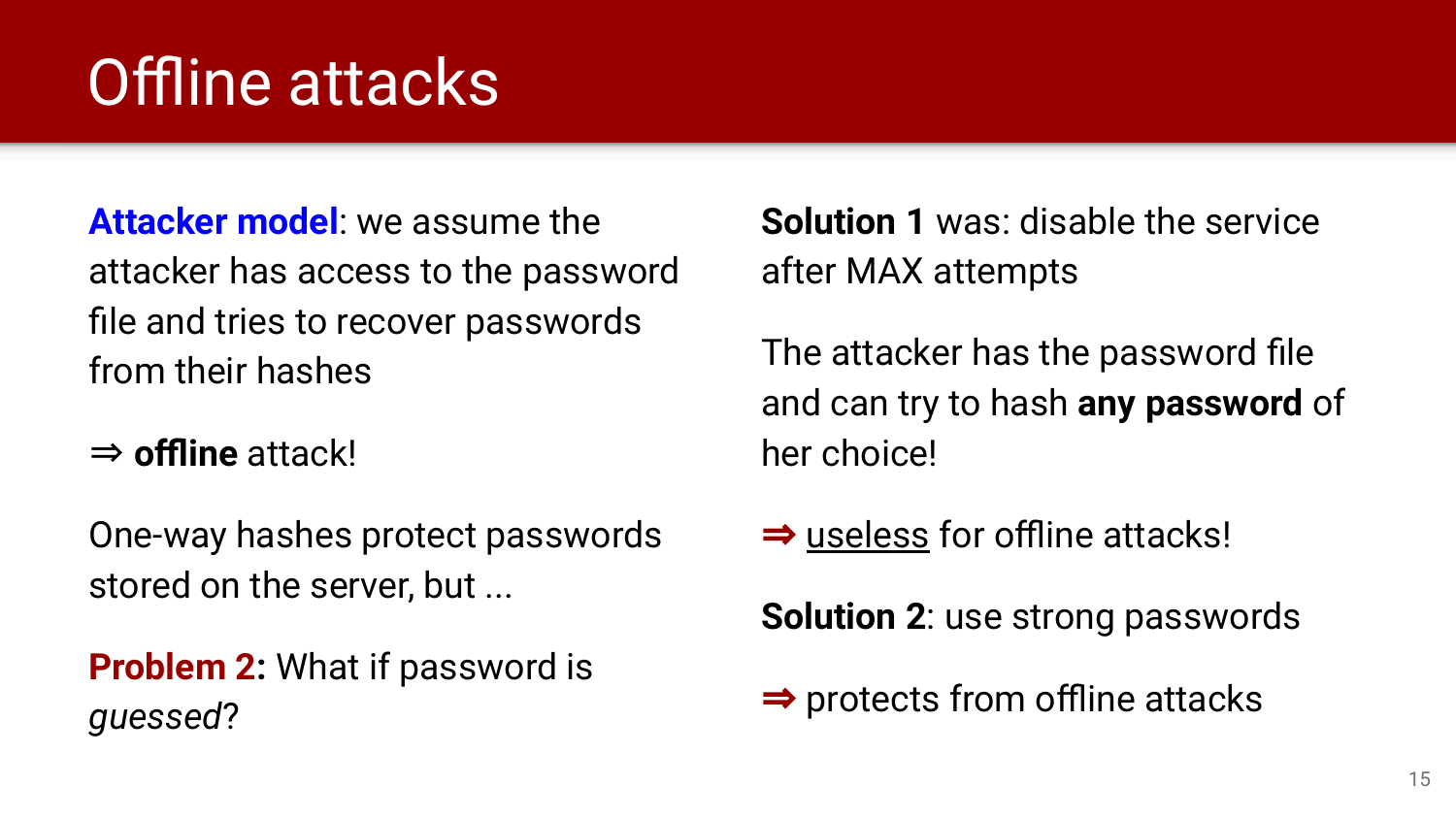#### Dictionary attacks

**Brute force**: even if one-way hashes cannot be inverted, an attacker can try to compute hashes of *easy passwords* and see if the hashes match

**Note**: It is possible to **precompute** the hashes of a dictionary and just search for z into it

#### **Example**:

\$ **echo** -n "mypassword" | sha256sum 89e01536ac207279409d4de1e5253e01f4a 1769e696db0d6062ca9b8f56767c8 -

Password "mypassword" is clearly weak, we can search for the hash directly in search engines or using existing [online services](https://md5decrypt.net/en/Sha256/)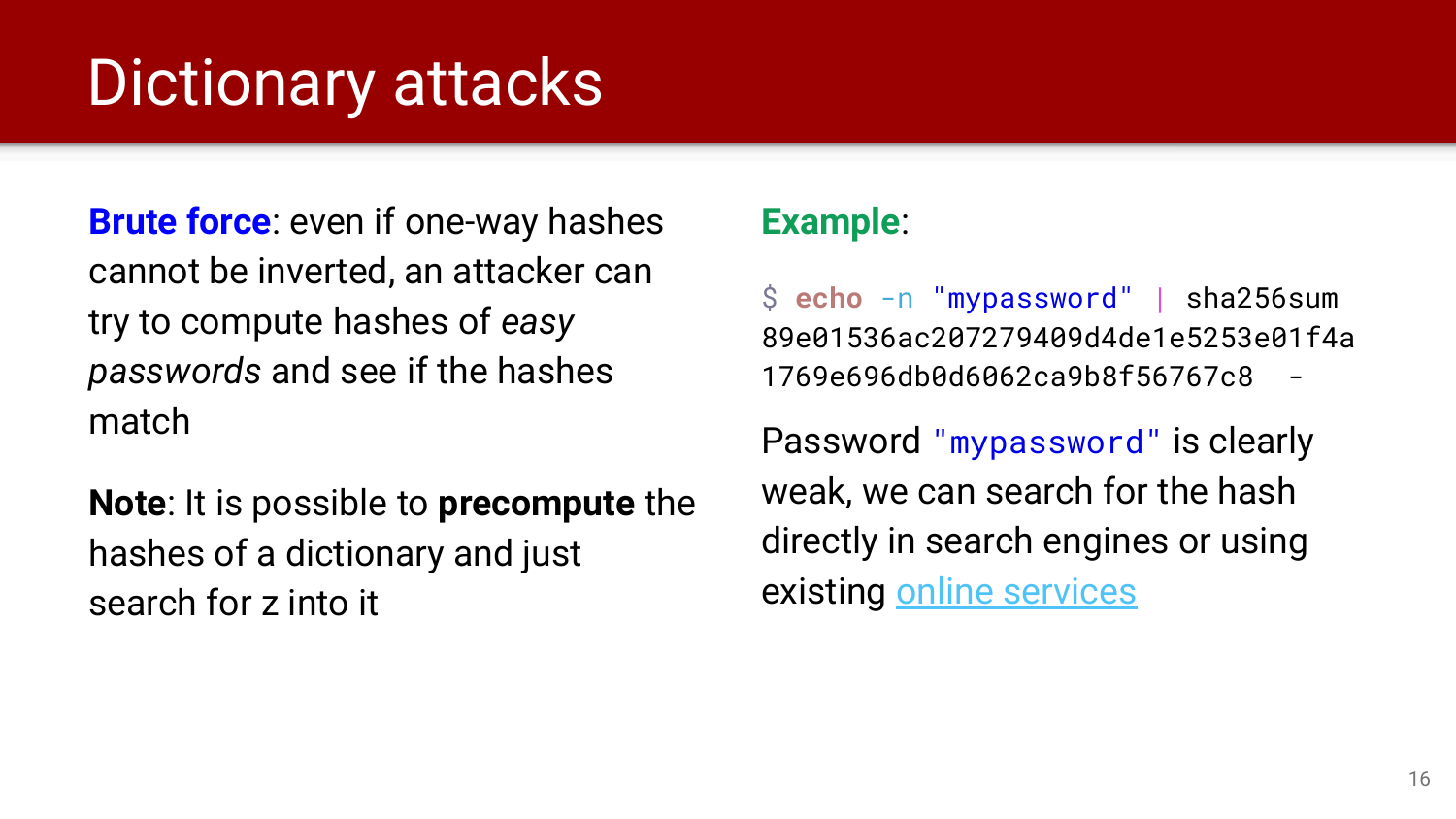### Salting passwords

Precomputation of password hashes is prevented by adding a *random salt*, different for each user, which is stored together with the hashes

| login | hash | salt |
|-------|------|------|
|       |      |      |
| r1x   | Z    |      |
|       |      |      |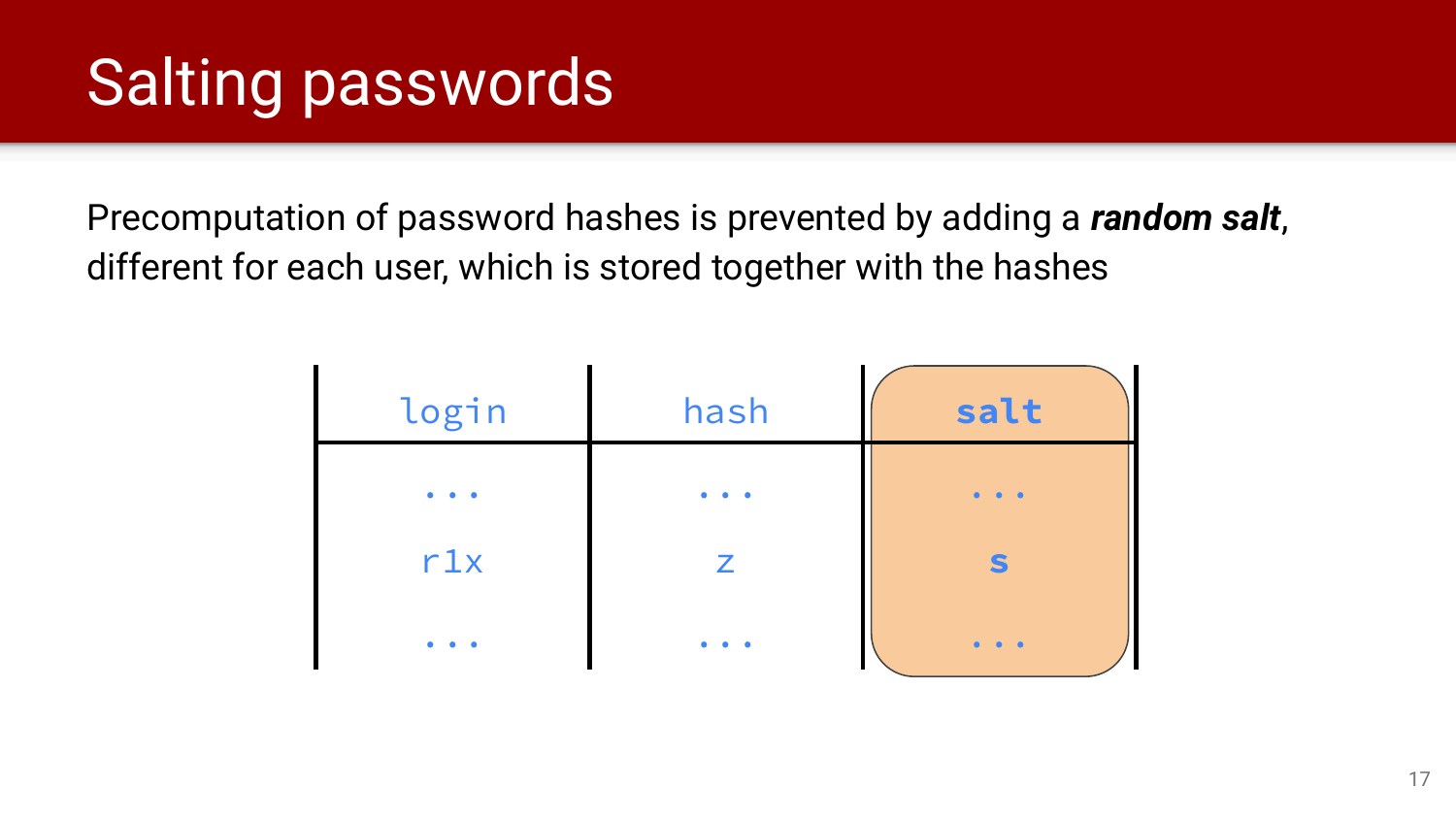### Verification of "salted" passwords



The salt s is **different for each user** and is **stored** in the password file

⇒ Precomputing hashes for each possible salt would require **too much space**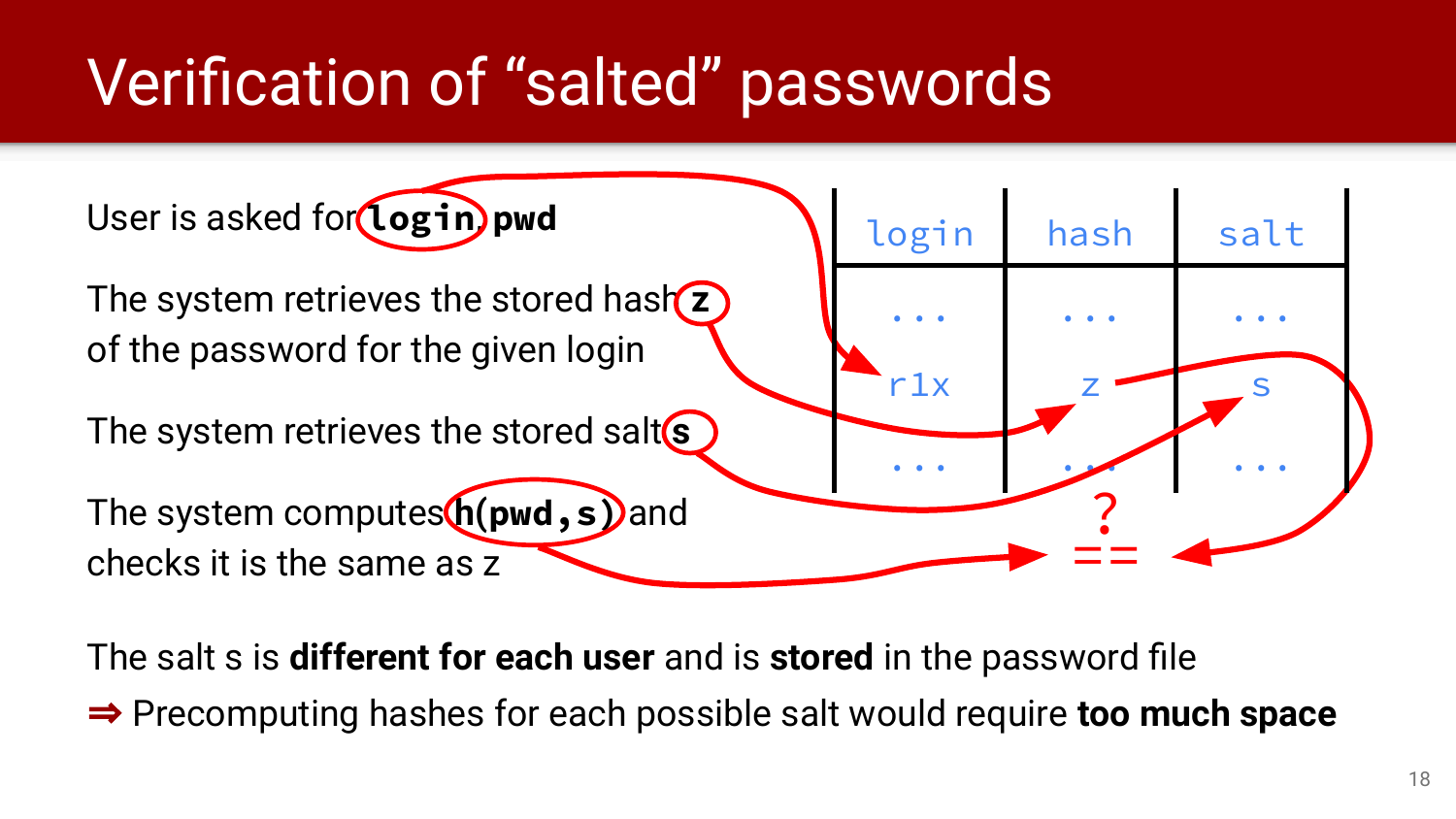

#### \$ **echo** -n "mypassword54otdf84" | sha256sum 3181527671d5dd6b3c1a990ed7b47f3afd69bdfa7794757451639f2b4aa7d65e

Password "mypassword" is clearly weak

We add "random" salt "54otdf84"

Searching for the hash directly in search engines or using existing [online](https://md5decrypt.net/en/Sha256/) [services](https://md5decrypt.net/en/Sha256/) will fail!

⇒ since salt is stored in the file, an attacker can still **bruteforce** easy passwords computing, on-the-fly, the hashes (slower but feasible!)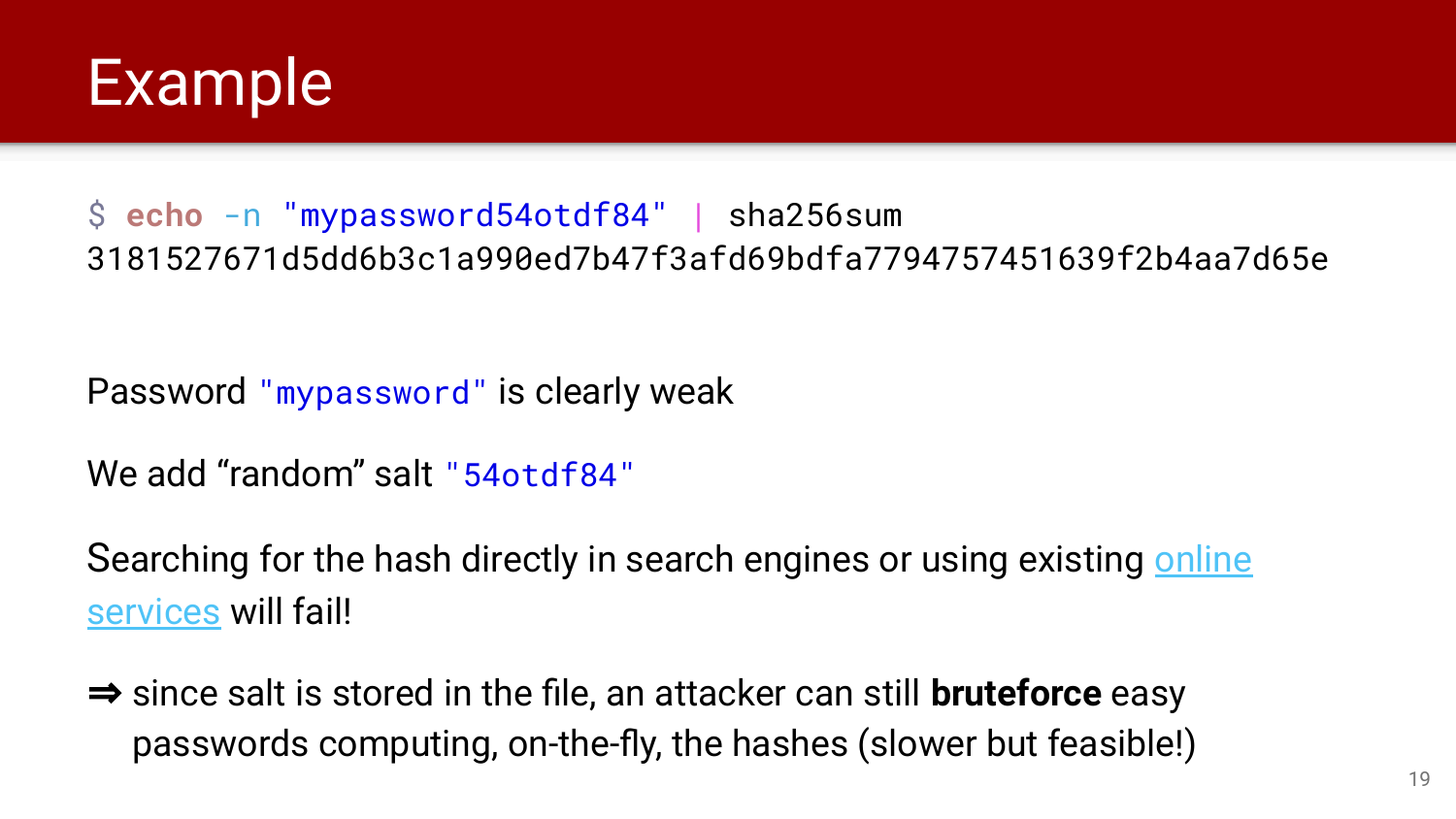### "Slow" hashes

Instead of using a single hash, hashes are usually iterated so to slow down brute-force

#### **Example**: Linux passwords

goofy:\$**6**\$**Lc5mF7Mm**\$**03IT.AXVhC3Vl4/rLAdomffgv5feOlKBzNGtpEei 2dBgK9z/4QBqM3ZMRK4qcbbYJhkAE.2KscEZx0Am/y50**: .....

- **6**: SHA512-based hashing, iterated **5000** times, by default
- **Lc5mF7Mm**: salt
- **03IT.AXVhC3...Zx0Am/y50**: digest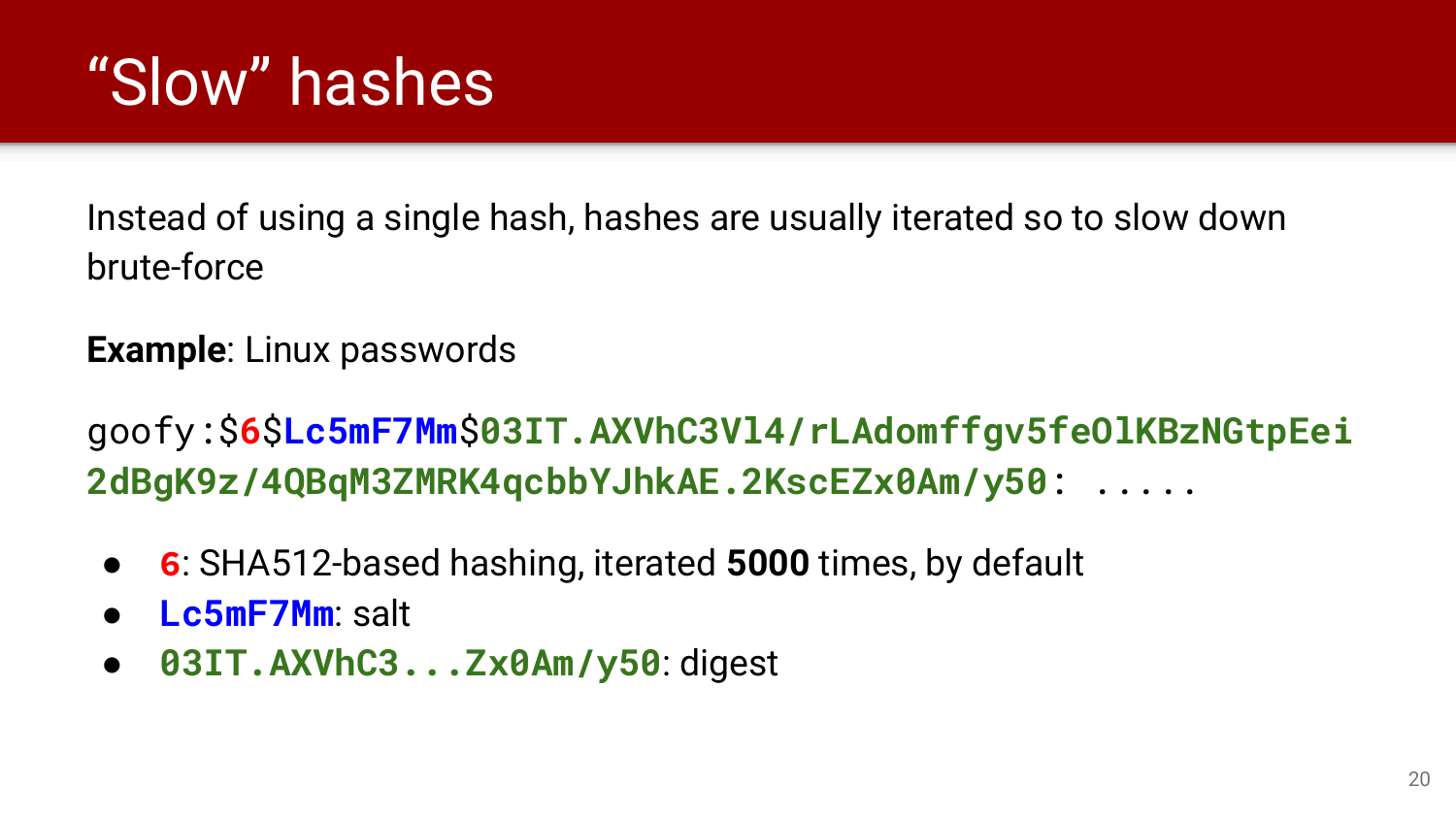#### Example ctd.

Linux passwords in python:

```
>>> import crypt
>>> crypt.crypt("donald","$6$Lc5mF7Mm$")
'$6$Lc5mF7Mm$03IT.AXVhC3Vl4/rLAdomffgv5feOlKBzNGtpEei2dBgK9z8B/4QB
qM3ZMRK4qcbbYJhkAE.2KscEZx0Am/y50'
```
Command line tool (provided by whois package in ubuntu):

 $\sin$  mkpasswd donald -m sha-512 -S Lc5mF7Mm \$6\$Lc5mF7Mm\$03IT.AXVhC3Vl4/rLAdomffgv5feOlKBzNGtpEei2dBgK9z8B/4QBq M3ZMRK4qcbbYJhkAE.2KscEZx0Am/y50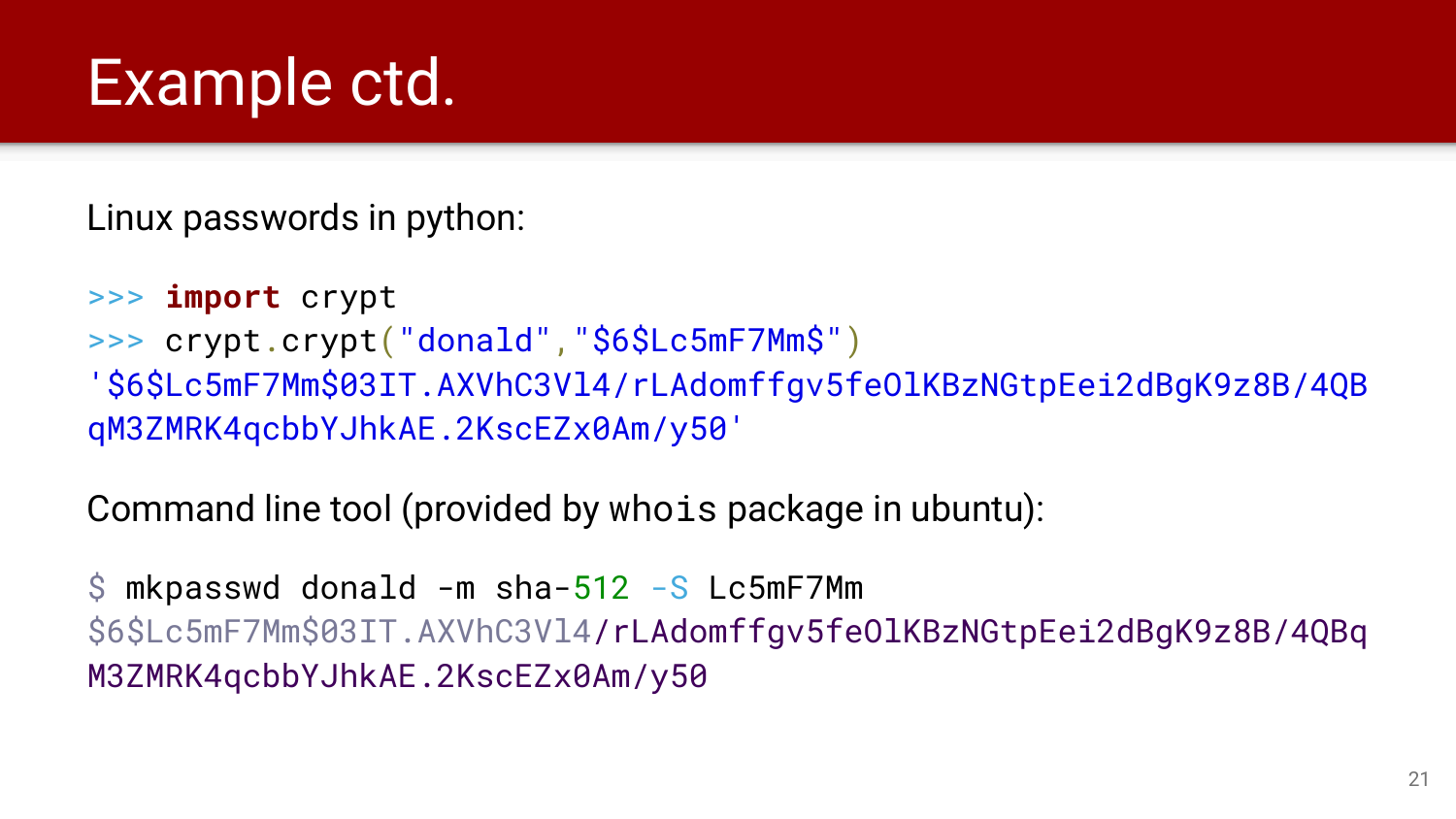#### Increasing the iterations

\$ **time** mkpasswd donald -m sha-512 -S Lc5mF7Mm \$6\$Lc5mF7Mm\$03IT.AXVhC3Vl4/rLAdomffgv5feOlKBzNGtpEei2dBgK9z8B/4QBqM3ZMRK4qc bbYJhkAE.2KscEZx0Am/y50

real 0m0**.**005s user 0m0**.**003s

sys 0m0**.**002s

Default number of iterations is 5000

\$ **time** mkpasswd donald -m sha-512 -S Lc5mF7Mm -R 5000000 \$66rounds=5000000\$Lc5mF7Mm\$FWm/GeTLTryHa0Nt/WfrbLqjVOsipSBNP3IUgwbNP7H95eR8 lhKj.6Pc7YcznupXjHXA9QBirkmmaxh3oqt4v.

real 0m1**.**926s user 0m1**.**925s sys 0m0**.**001s

We raise the number of iterations to 5000000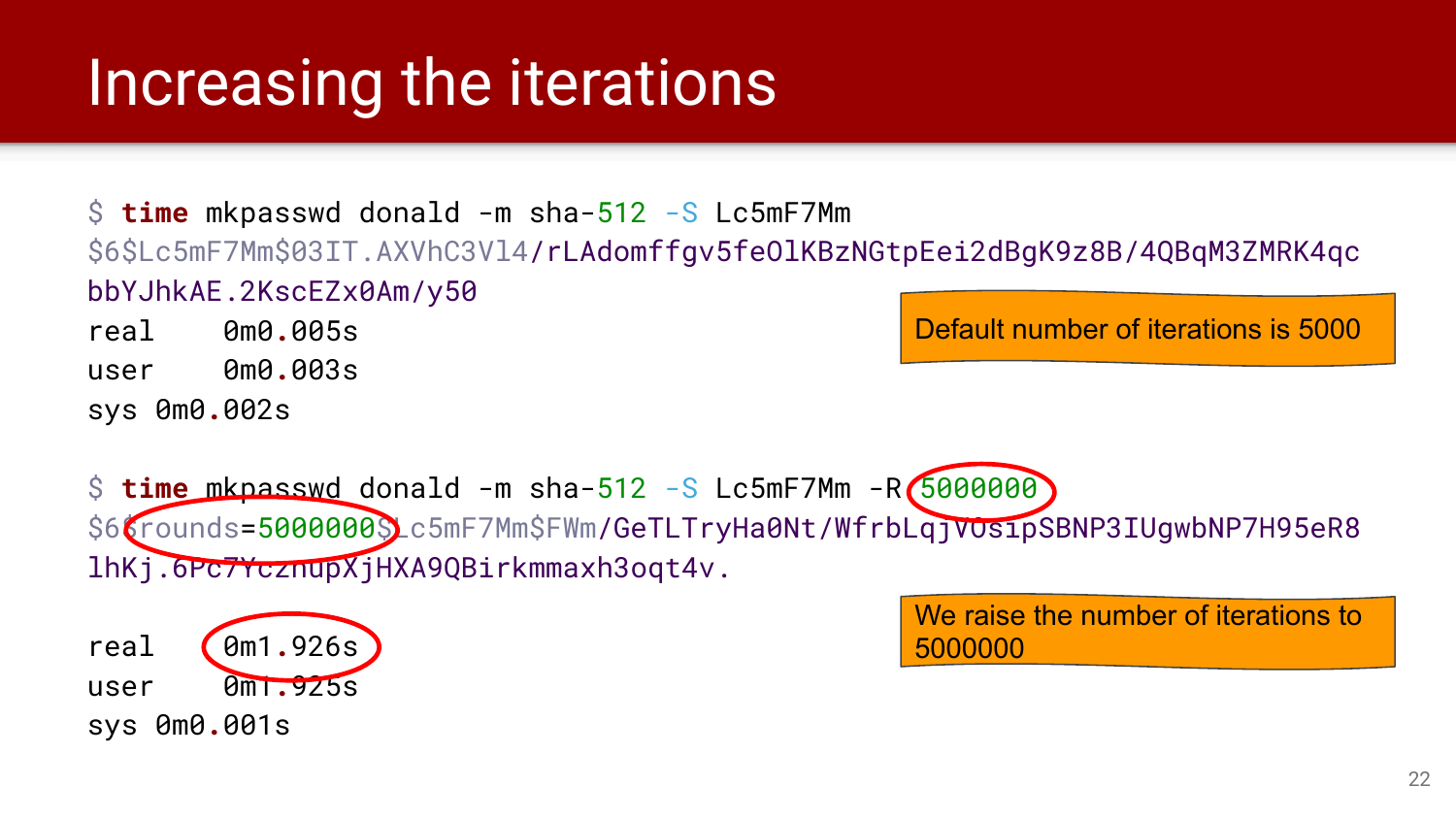#### Salt examples

Up to 16 random chars from [a-zA-Z0-9./]

\$ mkpasswd donald -m sha-512 \$6\$**XGX3asxc**\$srRtplHNT0Itr44D/xyYbxBNQoPPsYYb6gVNxP372PL0hw9Toit9DQ KVMtg9/I9DR9UGaZF1sCclcYRscJgDm1

\$ mkpasswd donald -m sha-512 \$6\$**zLm12FS6w/Dr**\$LBUDF9J.uneghlepBGi.OGrWJ9NCdzro5O.j8iq3gJQLt7A2mj WavWYw7PkISKYHdy63pVI9zLDmkXU2L2Vex.

\$ mkpasswd donald -m sha-512 \$6\$**uTOR38Mo16**\$PLjldovzZAuu6eRVZtbL2HwUeB.VIQ.hQiwhmxmnggDy5EZZufKK CjrMbXS3rM.2S6oKWK.aEoVFtAFsPJaPP0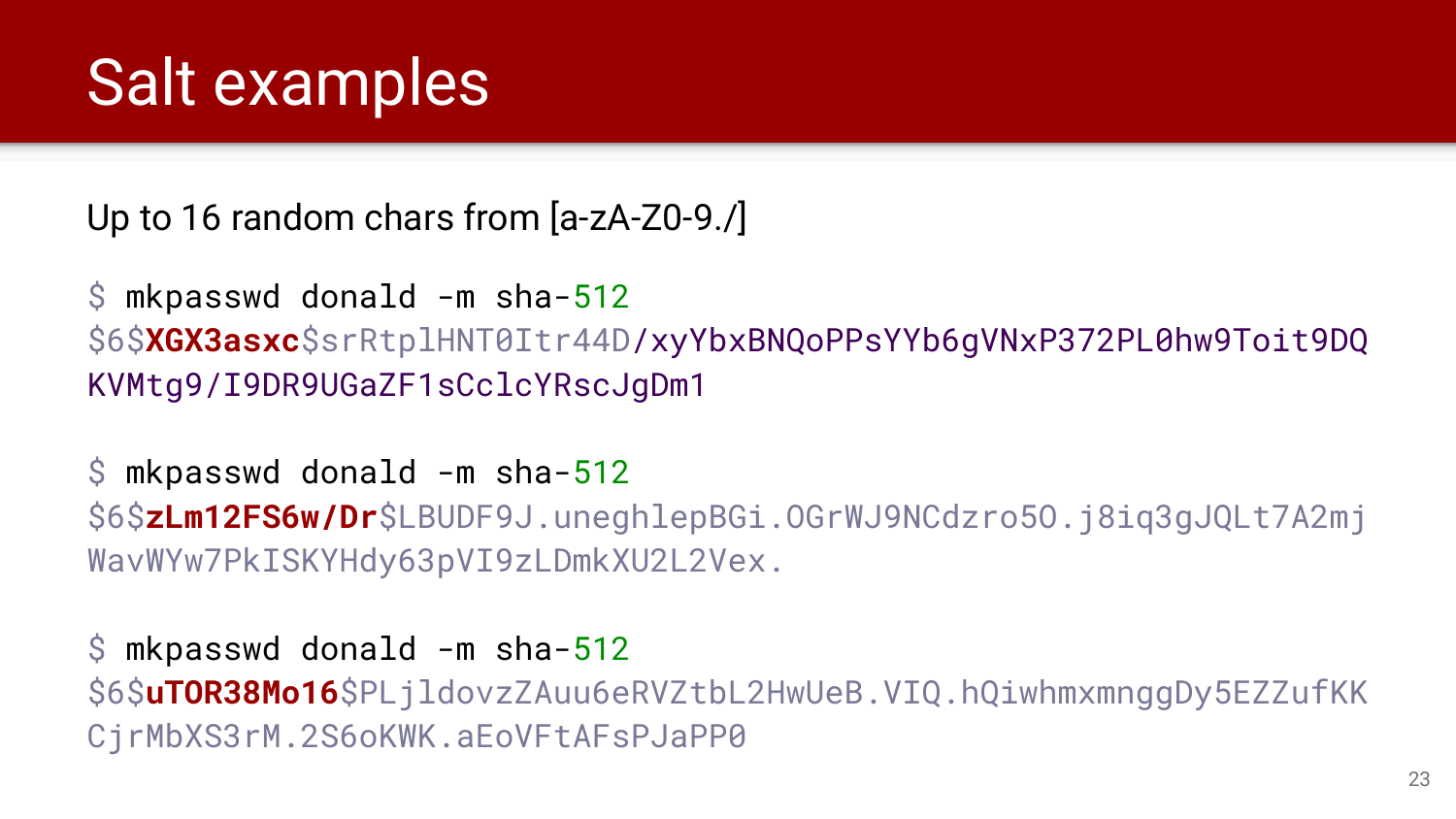#### Password policies

NIST SP 800-63-2 suggests the following alternative rules:

- **Password must have at least** sixteen characters (**basic16** )
- Password must have at least eight characters including an uppercase and lowercase letter, a symbol, and a digit. It may not contain a dictionary word (**comprehensive8**)



TO REMEMBER, BUT EASY FOR COMPUTERS TO GUESS.

xkcd.com 24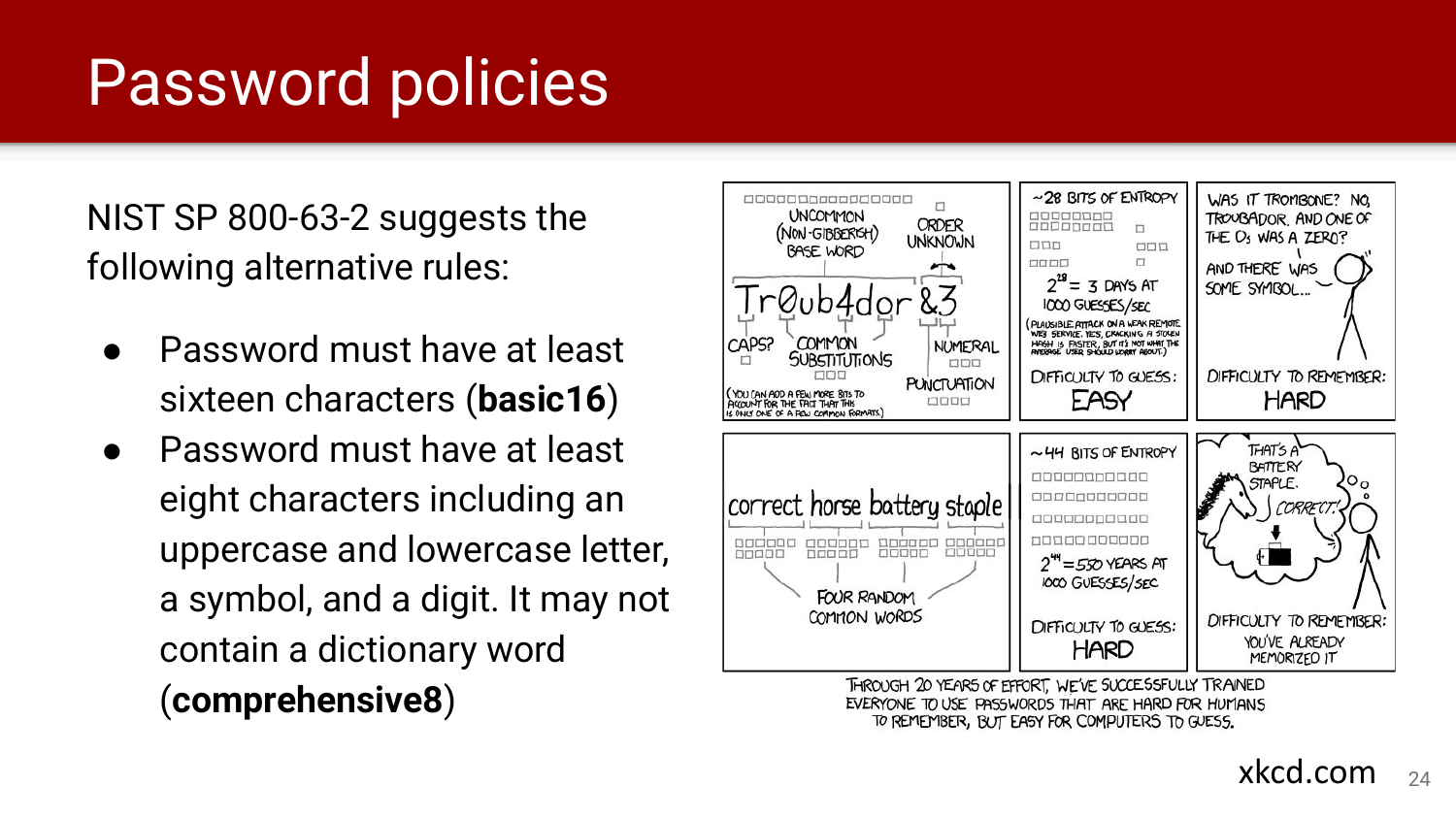#### **Diceware**

Passphrase of N words picked at random from a fixed list, by rolling 5 dice

- $\bullet$  5 dice gives 6<sup>5</sup> = 7776 possible words
- Entropy for each word is  $log_2$ 7776 ~ 12.9 bits

The **whole entropy** is thus 12.9 N

- for  $N=4$  entropy is  $\sim$ **52** bits
- for N=5 entropy is ~**64** bits
- for  $N=6$  entropy is  $\sim$ **77** bits

Word list:<http://world.std.com/~reinhold/dicewarewordlist.pdf>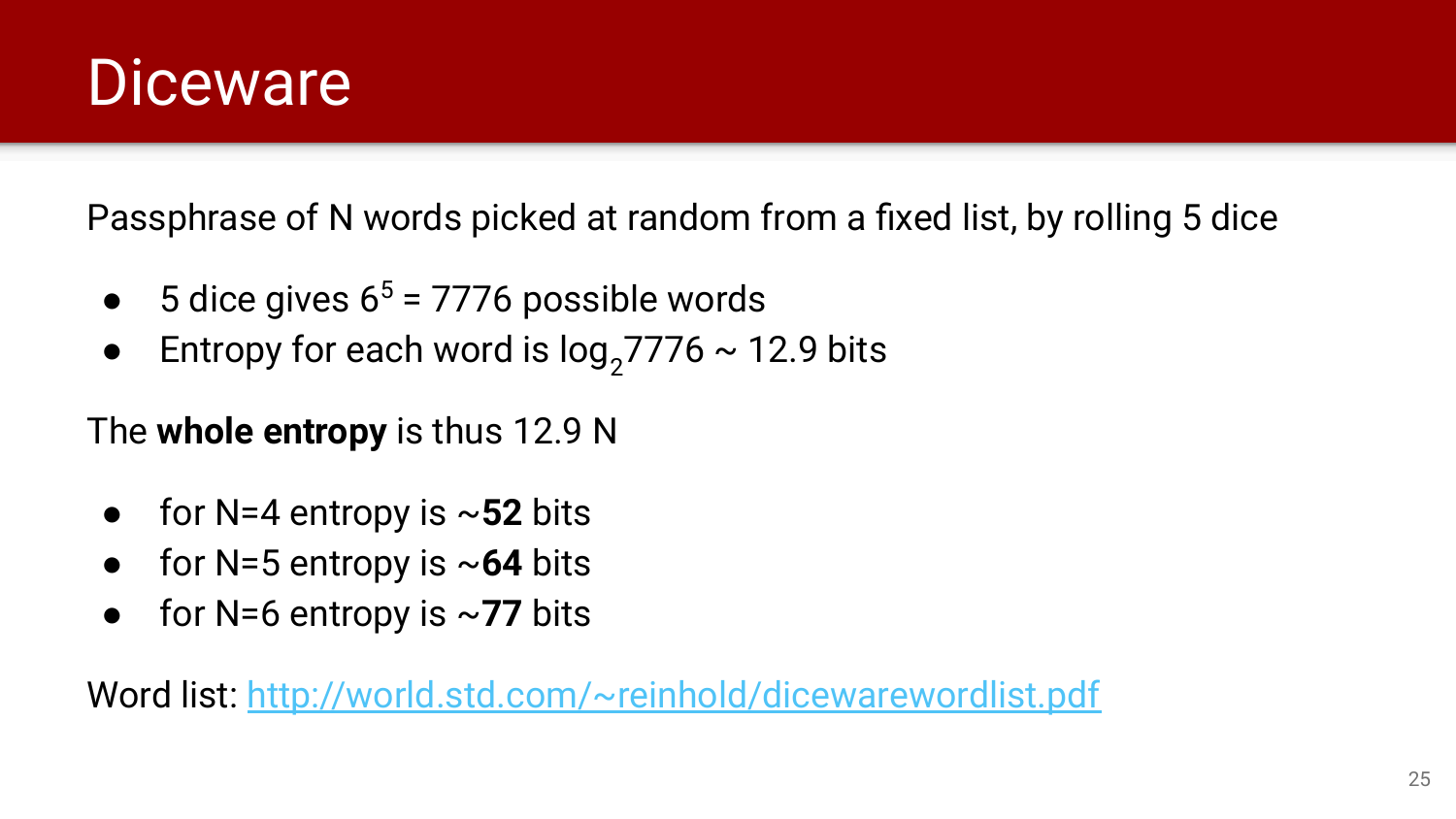## Token-based authentication

**Something possessed**. Check the **possession** of a device

ATM cards, credit cards, smartcards, One Time Password (OTP) generators, USB crypto-tokens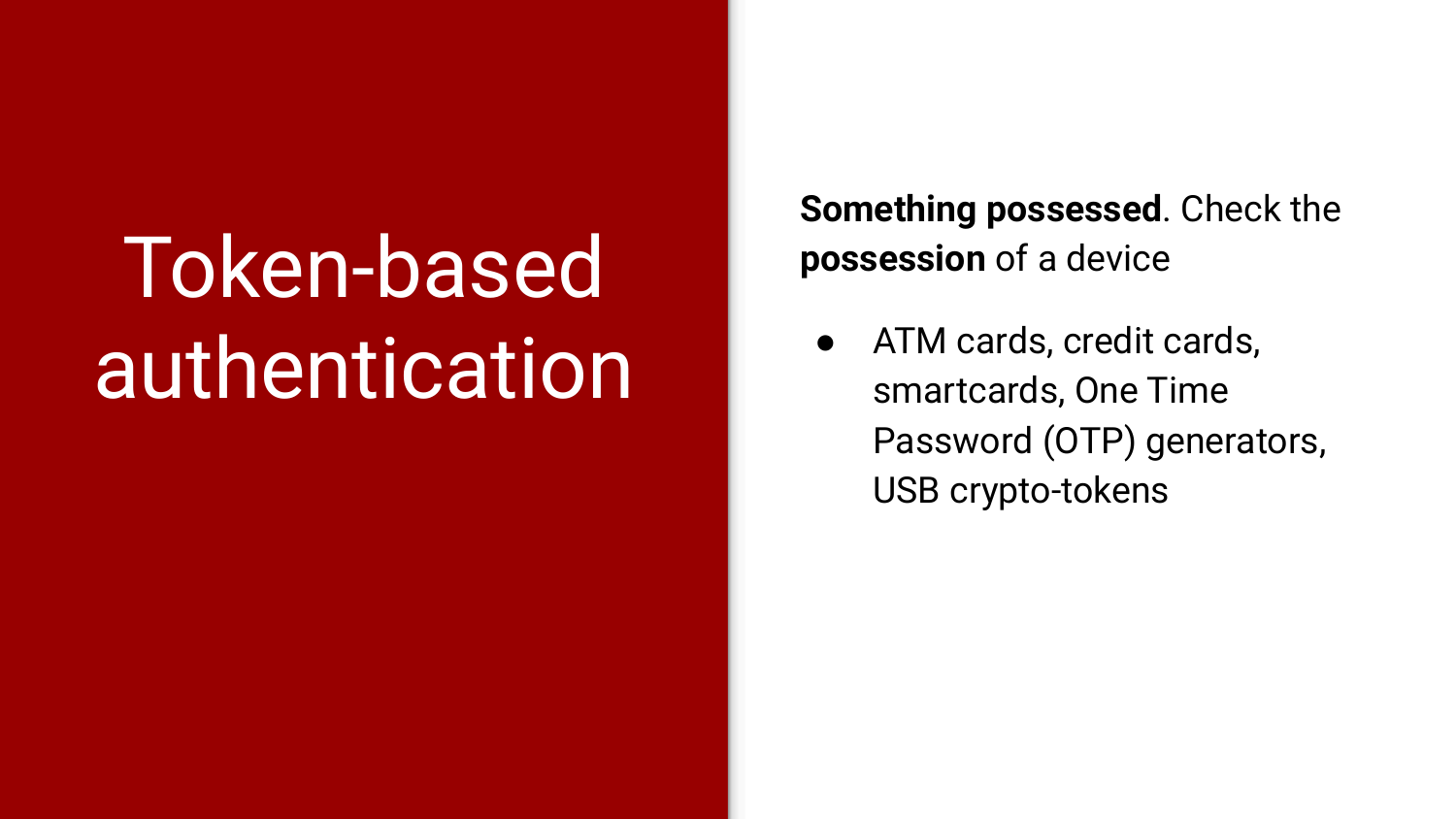### Memory cards

**Passive** card with a memory





- Old ATM cards with magnetic stripe
- Hotel cards to open doors

When **paired with a PIN** the attacker needs to steal/duplicate both

#### **Problems**:

● Passive cards are usually simple to clone

Example:

• Old ATM cards were cloned by putting a fake reader and a camera (to also steal the PIN)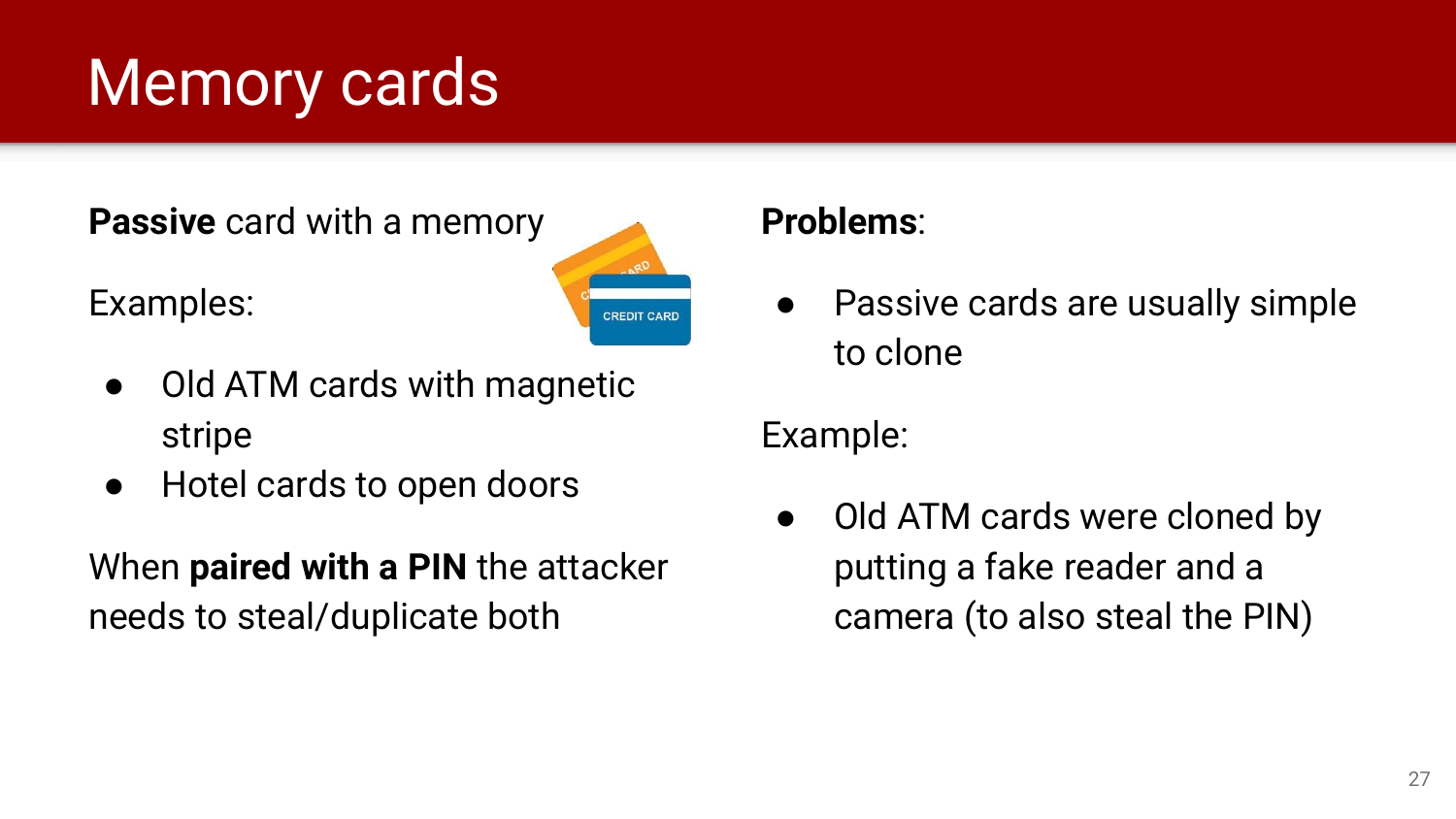#### Smart cards

Smart token with embedded chip

Various devices:

- Standard smartcard
- USB token
- Small portable objects
- Bigger objects with display and/or keyboard
- ⇒ **One time passwords** (OTPs) and **Challenge-response**

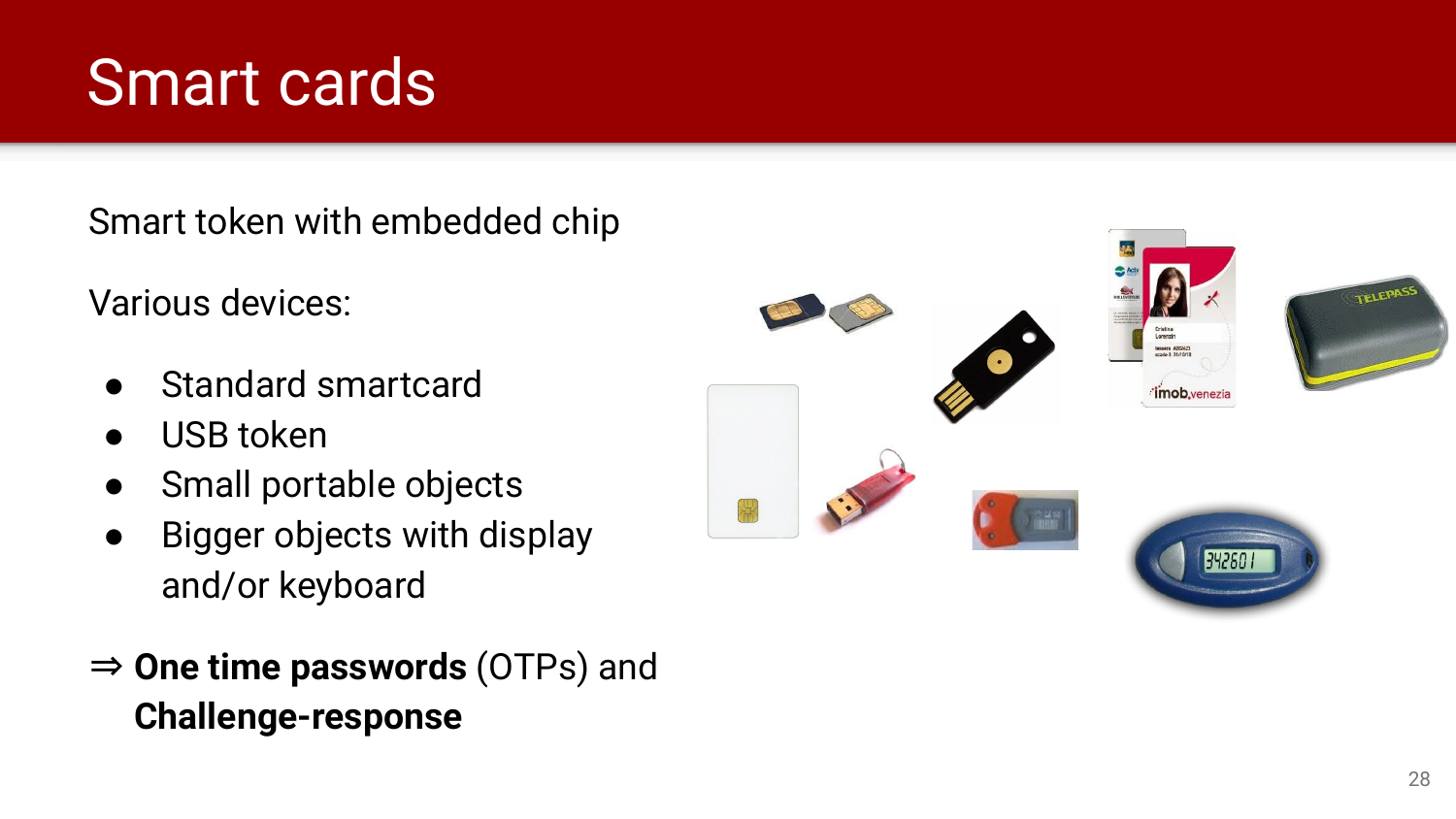## **Biometrics**

**Something inherent**. Check **biometric** features of users

● Signatures, fingerprints, voice, face, hand geometry, retinal patterns, iris, ...